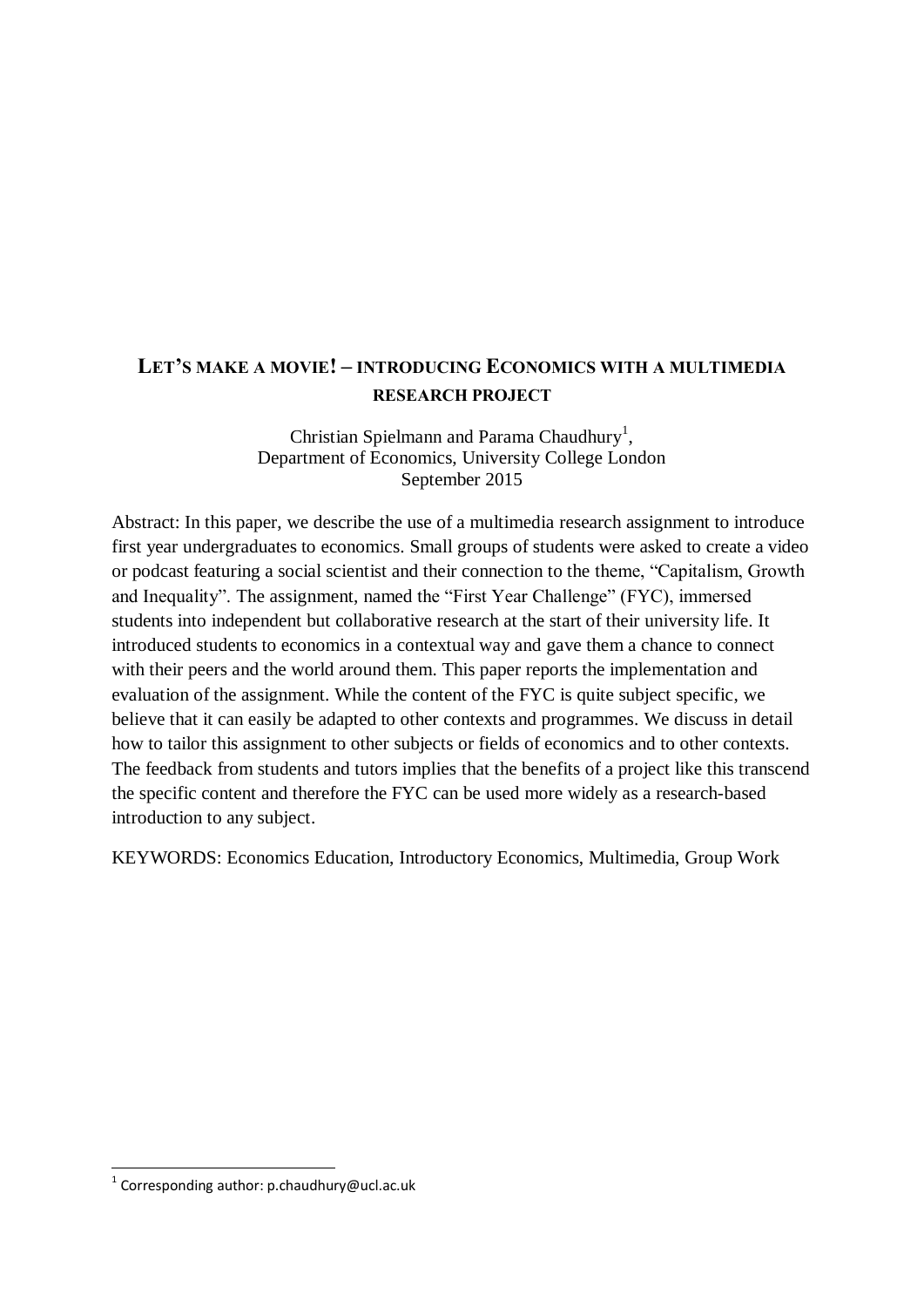### **SECTION 1: INTRODUCTION**

Universities increasingly highlight the importance of research-based education, while the education literature shows the effectiveness of exposing students to independent research. For example, Bauer and Bennet (2003) find that those who had undergraduate research experience report higher levels of satisfaction with their education as well as greater development of cognitive and personal skills. Bergerman et al (1998) show that studentfaculty research partnerships promote the retention of students, in particular, those with a higher attrition risk. But in practice, the leap from solving problem sets to doing original research remains difficult. In this paper, we describe and evaluate a unique assignment, called the First Year Challenge, designed to introduce first year undergraduate students to economics through independent research and to encourage collaboration among a diverse set of peers who bring a variety of skills into the classroom.

The assignment required small groups of students to create a brief video or podcast on the theme "Capitalism, Growth and Inequality". Students started on the project as soon as they arrived at university, and before attending their first university classes. This meant that their first experience of university economics was through asking questions for their own research rather than just through passively listening to the lecturer. The assignment itself was defined in a fairly broad way, which meant that the students' first task was to frame a research question that could be answered in satisfactory way with a three-minute multimedia file. We found that students did indeed ask interesting questions, both in the context of the project, but also in the ensuing lectures and tutorials. We also found that while the research project only had a general link to the first year economics curriculum and did not contribute towards the final grade, students put in a fair amount of effort and produced high-quality output in a relatively short period of time and with a minimum of guidance. Finally, the project appeared to help students interact with their peers and improve their ability to collaborate, which we saw as a major goal of the assignment.

We have large cohorts comprising students from all over the world and find that many students go through their time at university never having spoken with many of their classmates. The fact that the university is situated in the middle of London, one of the great metropolises of the world makes it even harder for our students to form links with others as there are many distractions and it is difficult to find suitable meeting places. In a time when connectedness is on the agenda everywhere, this feels like an anomaly and a wasted opportunity. After all, the purpose of the university should be to facilitate a meeting of minds. From a more practical point of view, employers view the ability to collaborate with different types of people and to work as a team as an essential attribute of a successful employee; however, they often report that recent university graduates lack these skills.

The First Year Challenge can be viewed as a curricular version of the pre-orientation activities that many American universities organize for their first year undergraduates. For example, Dartmouth College Outing Club organizes optional overnight trips for incoming first years as a way for them to get to know their peers. Yale's Freshman Outdoor Orientation Trips have a similar motivation. The First Year Challenge is a way of linking this kind of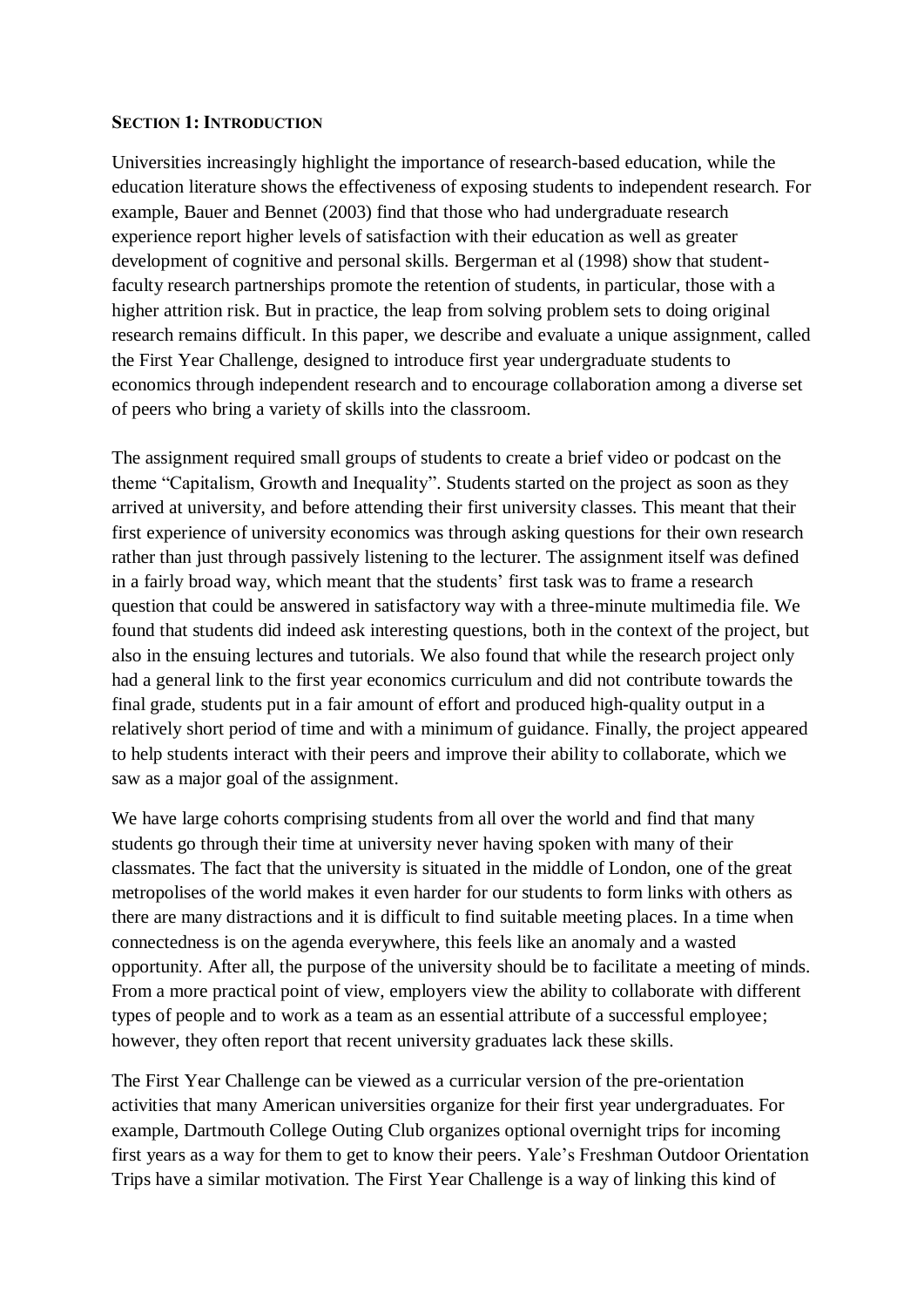bonding exercise with the pedagogic goal of introducing future economists to the broad scope of questions put forward by social scientists. The aim was for students to start interacting with each other through the lens of the project, and continue to collaborate and participate in peer learning throughout the year. We found that while many students interacted with others in the context of sporting or other extracurricular activities, they didn't have much experience of doing so in an academic or professional context. The FYC was a chance to introduce them to group work in a curricular setting, an experience which should be quite valuable for future employment contexts.

### **SECTION 2: RELATED LITERATURE**

As noted earlier, there were two main motivations behind the First Year Challenge. The first was the desire to immerse undergraduate students in academic research from the first day of their university lives, even before they had had their first lectures. The second was to encourage interaction amongst students and to facilitate peer learning. The benefits of both these aspects of a university education are widely recognized. Russell, Hancock and McCullough (2007) find that participation in undergraduate research projects increases awareness, confidence and understanding. It also increased students' interest in the field and in pursuing further study (including a PhD). Bergerman et al (1998) find that involving students in research as a way to involve them in the "core academic mission of the university" improves the rates of degree completion, particularly of vulnerable students. Finally Healey and Jenkins (2009) provide an overview of undergraduate research initiatives across several countries and conclude that exposure to and participation in such programmes increases student engagement and ownership of the learning process.

The benefits of group-based or collaborative learning are also well documented. Springer et al (2006) provide a meta-analysis to show that small-group learning is effective in promoting greater academic achievement, more favourable attitudes toward learning, and increased rates of programme completion. The literature on team-based learning, e.g. Michaelsen and Sweet (2011), is extensive and shows how working collaboratively is not just beneficial for the students' academic experience, it also equips them with invaluable skills for the workplace.

## **SECTION 3: DESCRIPTION OF THE PROJECT**

## **3.1 SETUP**

The FYC started, in effect, before students arrived at university in September. An email with the details of the assignment was sent out to students a week before their arrival so that they could familiarise themselves with the task. Once at university, the first step in the project was to meet other group members at an assigned location within a half hour radius of the Economics department. The groups were set up according to pre-assigned tutorial groups (large group lectures in the economics department are accompanied by small group tutorials comprising about 15 students each), which in turn were set up based on the students' other timetabled courses and activities. As the bulk of first year courses are mandatory in economics, the assignment to a tutorial group ended up being more or less random.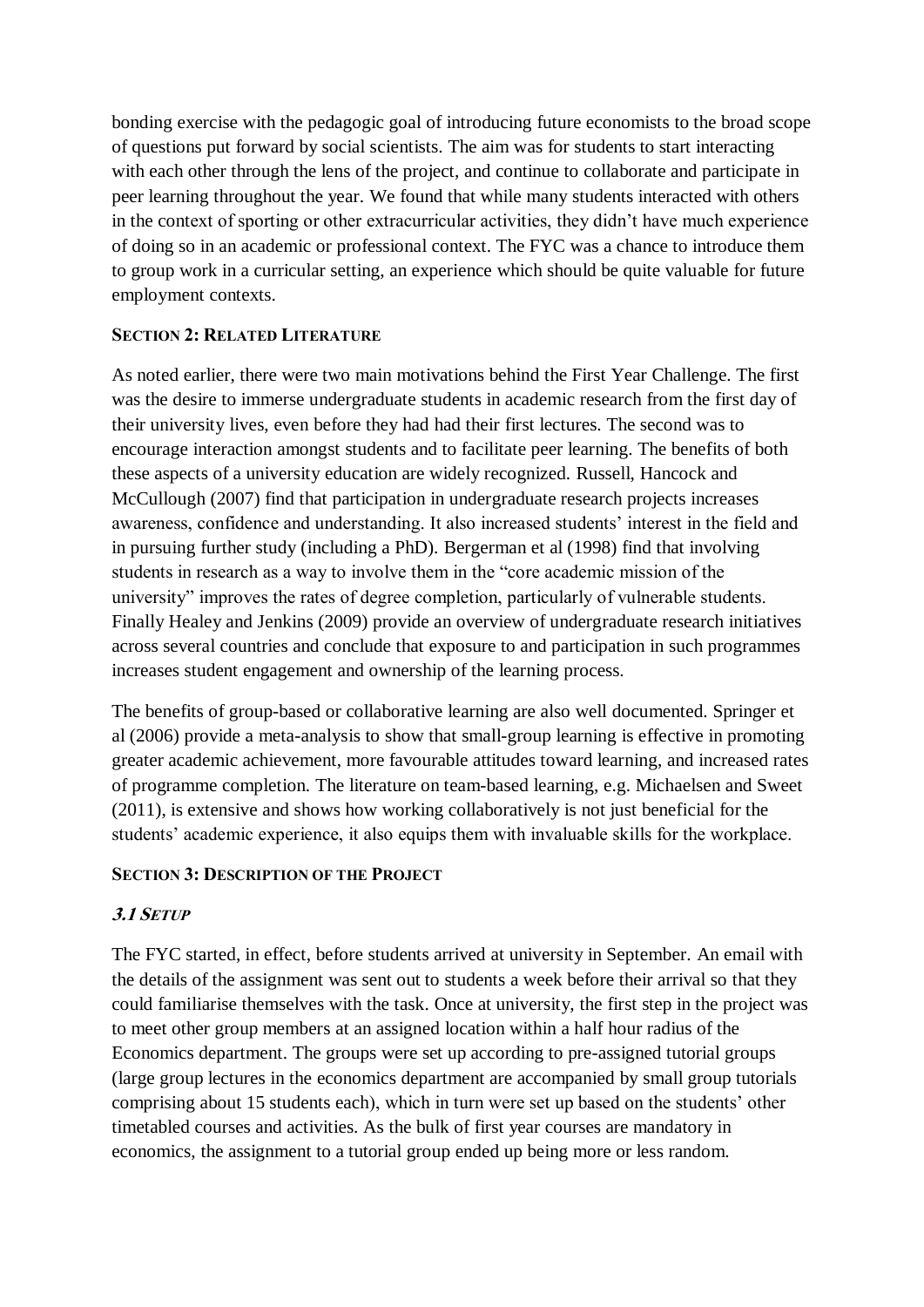Students were given instructions<sup>2</sup> and a photo of the meeting point, and asked to make their way to the location independently. Once at the location, they were asked to introduce themselves to their fellow group members, exchange contact information and divide themselves into two subgroups of 7-8 students each. Then the groups had to figure out which thinker from a given shortlist their location was linked to. Some location-thinker links were straightforward, e.g. Charles Dickens' house on Doughty Street, or Florence Nightingale's workplace on Harley Street. Others were more challenging, like the library at the London School of Economics, which was linked to the founders of the School, Beatrice and Sidney Webb, but also housed many materials related to the project theme. The British Library, which contained some of Adam Smith's original manuscript, was another intriguing link as it also contained many exhibits that related to other thinkers on the list. While we had specific links in mind, students could come up with different thinker-location combinations, as long as they made sense and were clearly explained.

Once the sub-groups were set up and the relevant thinkers had been identified, students were asked to brainstorm the link between the thinker and the central theme of the introductory unit in their first year text, The Economy<sup>3</sup>. The fairly broad theme "capitalism, growth and inequality" gave students the opportunity to be creative and define the focus of their project themselves. The project output had to be a 3 minute video or podcast, and students were explicitly directed not to dwell on the thinker's biography, but to focus on their link to the theme. Here again, the difficulty of the task varied. Some thinkers like Keynes or Marx had fairly straightforward links to the theme, while others like Charles Babbage required far more thought. Still others like Francis Bacon both had a non-trivial link to the theme, and had put forward ideas that were fairly complex, at least from a first year undergraduate's perspective. In the final evaluation of the output, consideration was given to the degree of difficulty involved in linking the thinker to the theme.

Over the next five weeks, students were encouraged to meet up in their sub-groups to discuss the project, do research and start producing their media. Within each larger group, the two sub-groups worked on the same thinker, but had to choose a different aspect of the project to work on and could work in a different medium. Apart from a few encouraging words and clarifying statements, lecturer involvement in the process was minimal. While students were working on their projects, lectures had started and students had discussed the theme of the project (the content of Unit 1 in the text) in lectures and tutorials. This discussion did not focus on any of the social thinkers per se, but did talk about the theme in more general terms. The module proceeded at a rate of roughly one unit per week, so as the students were working on their projects, the content of the lectures moved onto other topics. At the end of the five weeks, each sub-group submitted their project in an online drop box.

After submissions were completed, the lecturers evaluated the projects on the basis of content, exposition and the degree of difficulty of the assigned meeting point or thinker. The main focus of the content was on the link between the thinker and the theme. For example, a

1

 $2^2$  The full text of the student handout is in the Appendix.

<sup>&</sup>lt;sup>3</sup> The Economy is the free online textbook produced by the CORE Econ project (can be accessed at http://www.core-econ.org/). The first year introductory module is based on this text.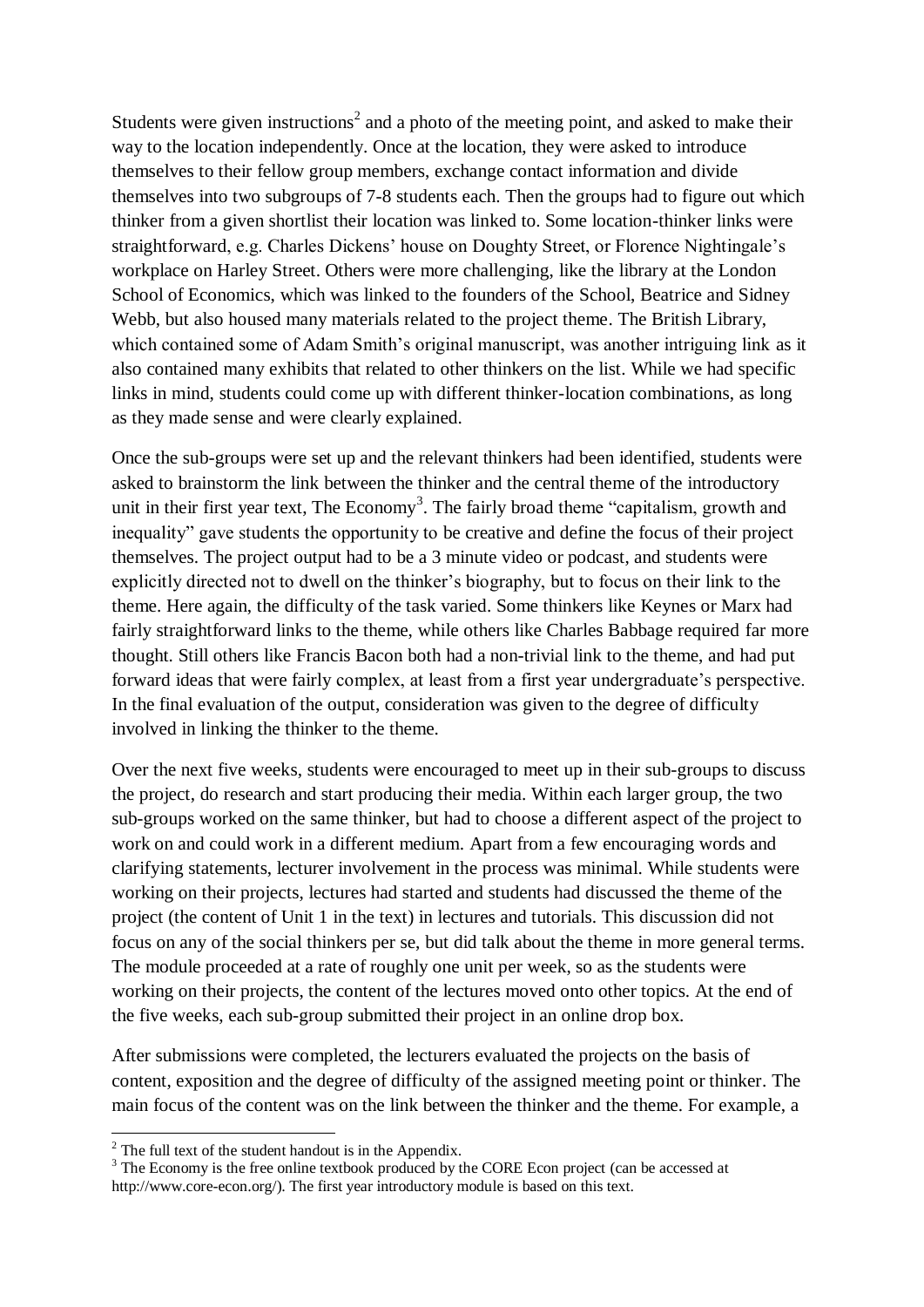project on Mahatma Gandhi received more credit for discussing his ideas about small-scale production and its link to reducing poverty and inequality, than for discussing his life history and India's freedom struggle. A project on Francis Galton scored highly for referring to his work on correlation and regression (which facilitated the empirical study of growth and inequality and the factors that affect them), rather than for highlighting his interest in eugenics. We announced a shortlist of top performing projects, two runners-up and two winners at the end of the evaluation process. The students in the winning groups each received an Amazon voucher for a token amount, and all the projects on the shortlist were showcased in an Undergraduate Economics Research conference at the end of the year.

## **3.2 GROUP MAKEUP**

The FYC was introduced to students in the week before their university classes began, in part, so that they could use the group project to connect with other students who were also new to the city and the university. There were 274 first year undergraduates in the 2014-15 cohort. Of these 173 (63%) were men and 172 (63%) were domiciled in the UK or the rest of the EU. 223 students (82%) were specializing in Economics, while 6 were from the European Studies department, 7 were from the Bachelor of Arts and Sciences (BASc, a liberal arts type programme). We also had 18 students from Geography, and the remaining 18 were from Philosophy. Those from a department other than Economics were studying for a joint degree (e.g. Economics and Geography) which has a required Economics element.

The majority of the economics students were studying for a three year undergraduate degree. 25 economics students were studying for a four year degree, with the additional year being spent abroad (usually at a US university). All students enter the programme with a fairly high level of mathematics preparation as this is a condition of the admission offer, and those with A-levels (the majority of the group) are expected to have A's in three subjects. The student body is therefore academically quite well-prepared. However, it is also true that because of the structure of the schooling system, they have had little experience in independent research or writing extensively. One of the main motivations of the FYC was to add this skill, in addition to the ability to work collaboratively, to the students' arsenal.

As noted earlier, the FYC groups were constructed on the basis of tutorial groups, however, the sub-groups for the FYC were decided on by the students themselves. Table 1 below summarizes some of the characteristics of the tutorial groups. Each group consisted of 12 to 15 students. The joint degree students were placed in groups separate from the Economics students, and these groups therefore are identified by the home department. One group (TUTM) contained students from more than one home department, and is therefore identified as "Joint Degree". There was diversity both between and within the groups. The proportion of female students ranged from just over 20% to 50%, while the proportion of overseas students varied from about 8% to over 65%. The joint degree groups had significantly fewer overseas students, but the variation in the female-to-male ratio was similar.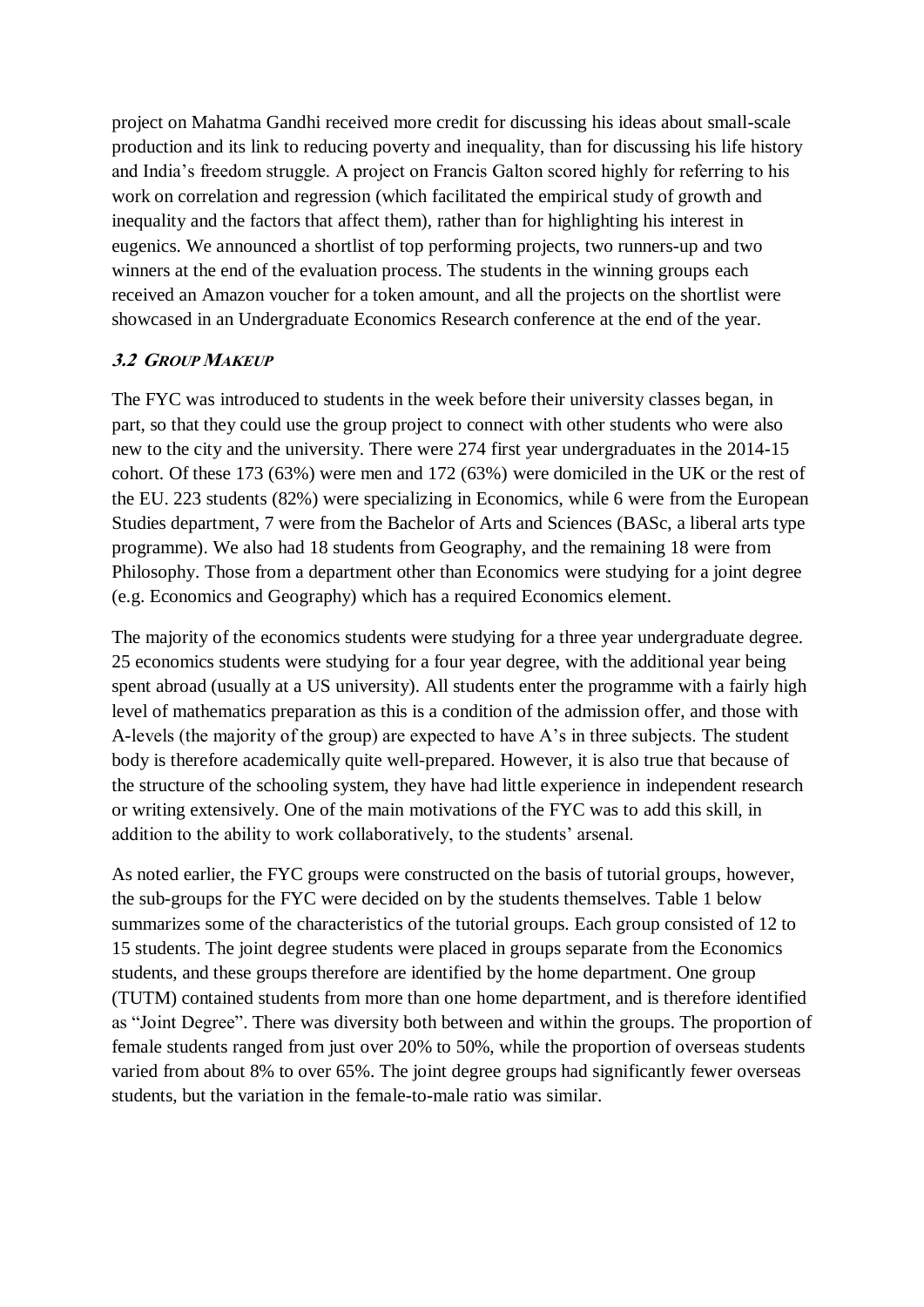| <b>GROUP</b> | <b>SIZE</b> | <b>FEMALE</b>  | <b>OVERSEAS</b> | <b>DEPARTMENT</b>   | <b>FYC OUTCOME</b> |
|--------------|-------------|----------------|-----------------|---------------------|--------------------|
| <b>TUTA</b>  | 14          | 4              | 7               | <b>ECONOMICS</b>    |                    |
| <b>TUTB</b>  | 14          | 7              | 8               | <b>ECONOMICS</b>    | <b>RUNNER-UP</b>   |
| TUTC         | 12          | 7              | $\Omega$        | <b>BASC</b>         |                    |
| <b>TUTD</b>  | 14          | 3              | 5               | <b>ECONOMICS</b>    | <b>SHORTLIST</b>   |
| <b>TUTE</b>  | 14          | $\overline{4}$ | 8               | <b>ECONOMICS</b>    |                    |
| <b>TUTF</b>  | 15          | 7              | 6               | <b>ECONOMICS</b>    | <b>RUNNER-UP</b>   |
| <b>TUTH</b>  | 14          | 5              | $\overline{2}$  | <b>GEOGRAPHY</b>    |                    |
| <b>TUTJ</b>  | 13          | 6              | 6               | <b>ECONOMICS</b>    |                    |
|              |             |                |                 |                     | <b>BOTH</b>        |
| TUTK         | 13          | 4              | 3               | <b>ECONOMICS</b>    | <b>SHORTLISTED</b> |
| <b>TUTL</b>  | 14          | 4              | 3               | <b>PHILOSOPHY</b>   | WINNER/SHORTLIST   |
| <b>TUTM</b>  | 13          | 5              | 1               | <b>JOINT DEGREE</b> | <b>SHORTLIST</b>   |
| <b>TUTN</b>  | 14          | 3              | 6               | <b>ECONOMICS</b>    |                    |
| <b>TUTP</b>  | 14          | 4              | 5               | <b>ECONOMICS</b>    | <b>SHORTLIST</b>   |
| <b>TUTQ</b>  | 15          | 8              | 5               | <b>ECONOMICS</b>    |                    |
| TUTR         | 15          | 5              | 5               | <b>ECONOMICS</b>    |                    |
| <b>TUTT</b>  | 11          | 6              | $\overline{4}$  | <b>ECONOMICS</b>    | <b>SHORTLIST</b>   |
| TUTU         | 13          | 6              | 6               | <b>ECONOMICS</b>    | WINNER/SHORTLIST   |
| <b>TUTV</b>  | 12          | 3              | 6               | <b>ECONOMICS</b>    |                    |
| <b>TUTW</b>  | 15          | 5              | 10              | <b>ECONOMICS</b>    | <b>SHORTLIST</b>   |
| TUTX         | 15          | 5              | 6               | <b>ECONOMICS</b>    |                    |

Table 1: Group Characteristics and Outcomes

## **3.3 PROJECT OUTPUT**

Overall, the quality of the output from the First Year Challenge was very high. Students had clearly done quite a bit of research, gauged the scope of the project fairly well, and in many instances, showed a very high level of skill in putting together the digital media. In most cases the content was well thought out and students engaged in a serious research. Students often used understanding of economics acquired through a high school class or using popular media. The more standard thinkers like Keynes or Ricardo were more likely to receive this treatment. Strong contributions focused on a very precise aspect of the social thinker and researched this in detail. For example, the submission on Florence Nightingale discussed both her work as a statistician as well as her role as a fore-bearer of a universal health care system. There were very few requests for technical or other assistance sent to the lecturers, though some students did take the help of fellow students specializing in film or media to shoot their videos or record their podcasts.

There were a variety of approaches on display in the submissions. Several groups used software like VideoScribe to tell an animated story. One group used a time lapse video of one of the busiest parts of the city with a voiceover. Two groups interviewed the general public on their views about the thinker and his or her work and its relevance today. Given that this project took place in the run-up to a general election year, this provided a fascinating insight into what a layperson today thinks about capitalism, growth and inequality in general and about the role that institutions like the welfare state play in today's economy. Other formats included a faux interview with the thinker, and a short audio play about another set of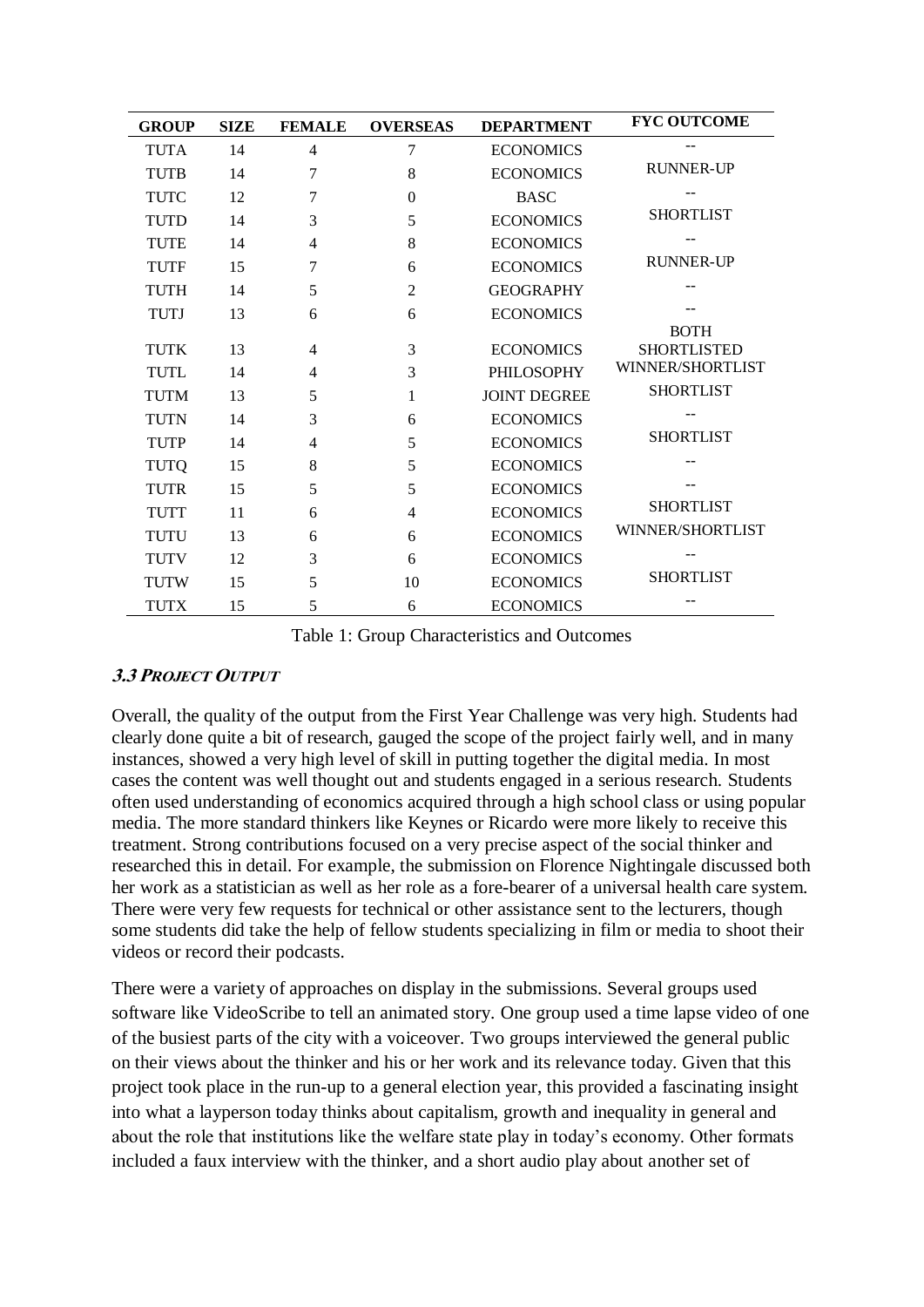thinkers. Many groups also used more traditional approaches like presenting with a whiteboard, taking turns reading from a script, and using a video software to build a PowerPoint like presentation with standard economic diagrams.

The main shortcoming in the submissions in terms of research quality was the lack of proper citation. Wikipedia appeared to be a top source for students, however even this was often not cited properly. Academic or print sources fared worse. This is something that cropped up in written assignments later in the year to a lesser extent, but for the videos in particular, webbased and other material was used extensively but rarely given credit in an adequate fashion. Many groups also did not include their own names in their projects. It seems clear that students view a multimedia project quite differently from a written assignment, and so miss out many things in the former that they would automatically include in the latter. As students did not receive any credit towards their final grade in the module for this project and given that the only incentives were the possible showcasing of the contribution at a conference and a small token for the winner, it is perhaps not surprising that students were not as careful with the details of the submission as they would have been for a graded project. But even in the absence of a proper incentive structure, what was surprising and encouraging from the teachers' perspective was the amount of effort that had clearly been put in.

## **SECTION 4: EVALUATING THE FYC**

The FYC projects were carried out within sub-groups of the tutorial groups described in Section 3.2. These sub-groups were decided upon by the students themselves, and the level of interaction between sub-groups was not observed by the lecturers or tutors. In this section, we start with a brief discussion of the characteristics of groups with the best contributions. As the numbers are small and it is hard to observe the workings inside each group, we present these numbers as rough indications rather than a formal analysis.

## *4.1 GROUP CHARACTERISTICS AND FYC OUTCOMES*

The ranking of the FYC submissions was carried out as described in section 3.3, with credit for particularly difficult subjects as well as for content and the overall quality of the product. There were two overall winners and two runners-up announced, and a shortlist of honourable mentions. The last column of Table 1 identifies groups according to whether their subgroups were in any of these categories. 11 of the 20 tutorial groups had at least one shortlisted (or winning or runner-up) submission.

Table 2 shows group characteristics of the tutorial groups – rather than of the sub-groups - by the category of their FYC outcome (winner, runner up, shortlist, or none). As noted earlier, the assignment to a tutorial group (of about 15 students) is more or less random, while the division of the sub-groups is something that students decided on themselves. The analysis below is at the level of the group rather than the sub-group and therefore at the level where assignment was random. This makes the interpretation of the observed associations slightly stronger. Also, since the tutorial group met every week for class, it is possible that there was discussion about the FYC and cross-sub group sharing of resources and ideas. This makes the group-level analysis all the more informative.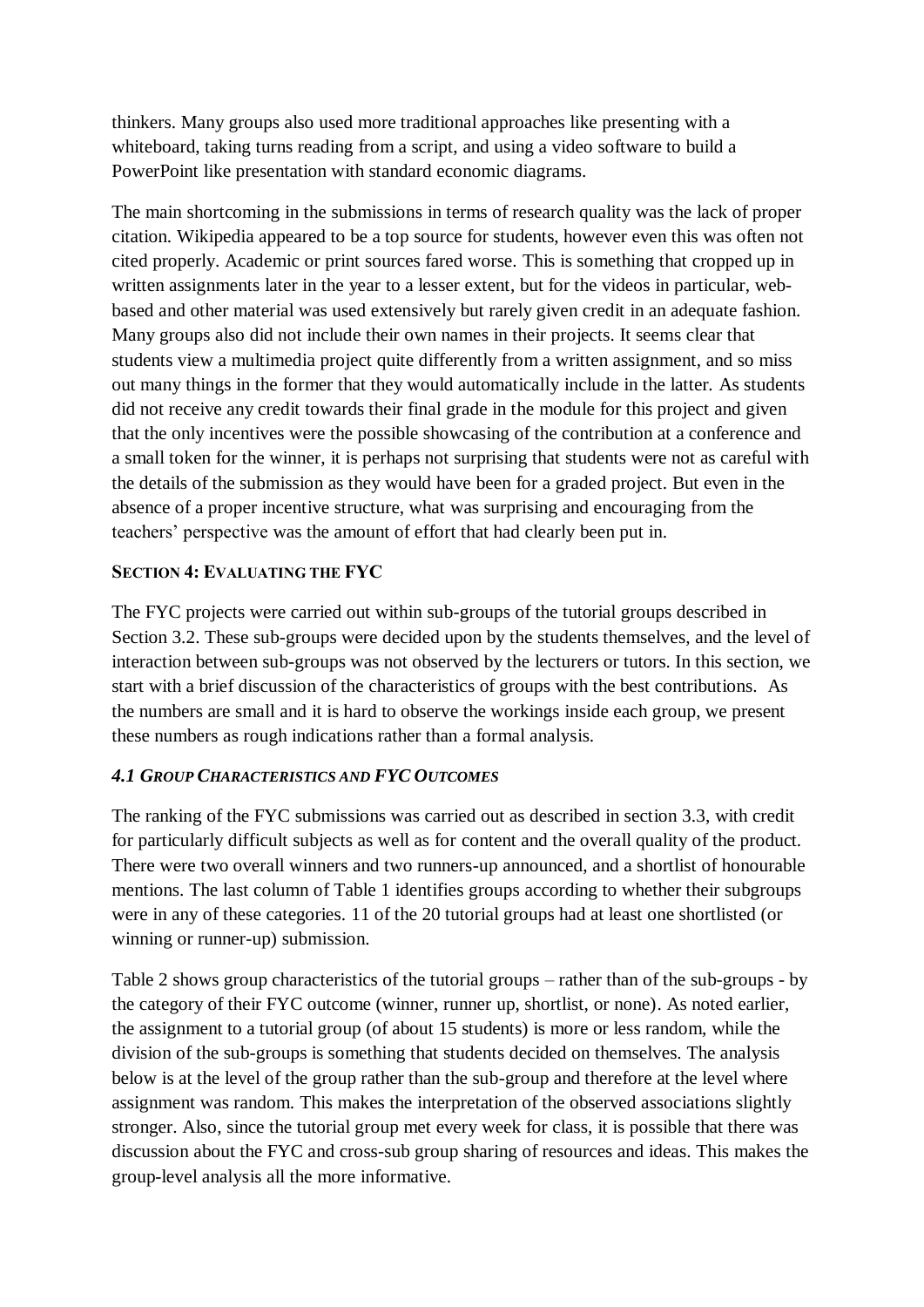|                                                  |                |                  | <b>HOME</b><br><b>DEPARTMENT</b> |
|--------------------------------------------------|----------------|------------------|----------------------------------|
| <b>CATEGORY</b>                                  | <b>FEMALE%</b> | <b>OVERSEAS%</b> | <b>ECONOMICS?</b>                |
| AT LEAST ONE<br>SHORLISTED/WINNING/RUNNER-<br>UP | 37.85 (1.08)   | 37.00 (2.68)     | 8/10                             |
| WINNING OR RUNNER-UP                             | 42.85(0.70)    | 41.18(1.68)      | 3/4                              |
| <b>NONE SHORTLISTED</b>                          | 36.38(1.51)    | 36.71 (2.46)     | 8/10                             |

Table 2: Group characteristics by FYC outcome category (variances in parentheses)

Table 2 shows that in terms of gender, nationality or home department, there was not much difference between the groups that had at least one shortlisted (or winning/runner up) submission and those that had none. However, there does seem to be quite a bit of difference between the groups that had a winner or a runner-up and those that had none shortlisted, winning or runner-up. The former have a higher than average proportion of female students, and of overseas students. These groups are also slightly less likely to be Economics students.

This last observation is interesting as there are two opposing possibilities for how the home department effect might work. On the one hand, students studying philosophy at university are probably more likely than those studying economics to have had experience in independent thinking or research and collaborative work. This is likely both because of their school work (mathematics is required of economics students entering university, and at the school level, is less likely to involve collaboration or research), and because of self-selection of students into the two departments. Students preferring more technical and less essay-based work are more likely to choose economics, while those favouring more discursive work are more likely to choose a joint degree. So it might have been expected that the students taking philosophy (or joint degree in general) would do a better job at the FYC compared to the average economics student. On the other hand, as many of the economics students have studied economics at high school, compared to them, the non-economists might have found it harder to approach an economics project.

Table 2 also shows that the winning groups were more likely to have women and overseas students. This is consistent with the idea that women perform better at the kind of non-linear thinking that was required in the FYC, and the idea that women are better at collaborating. The overseas student effect however goes the other way. Anecdotal evidence shows that overseas students are often quieter in class and less likely to contribute to group discussions, either for cultural or language reasons. They are also more likely to be from an educational background that does not provide much opportunity for creative and collaborative work. One way to explain this finding is that either students specialized within the groups with one set of students performing the technical tasks while others developed content. Another possibility is that if there was a large enough number of overseas students, the subgroups were formed in such a way that students from a particular country could work together, perhaps in their own language. A final possibility is that if there are a large number of overseas students in a subgroup and they are unused to work of this kind, they might leave much of the work to the couple of (domestic) students who are willing to take on the leadership of the group.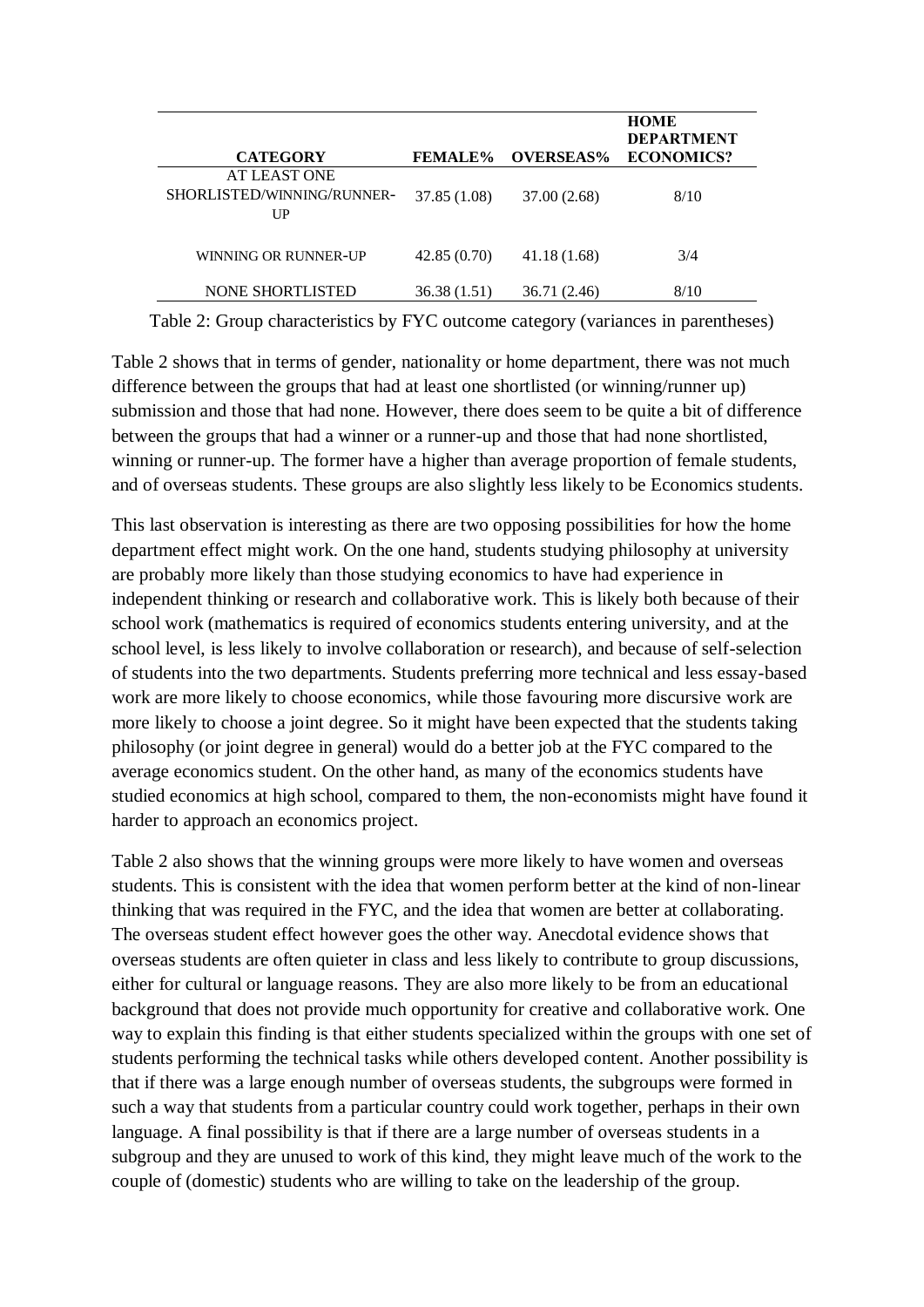### **4.2 STUDENT FEEDBACK**

We measured the success of the First Year Challenge project in several different ways. The first method, discussed in Section 3.2, was the quality of the media output produced. The second was in terms of student participation. One interesting feature of this assignment was that since many groups opted to do a video with either their physical presence or voiceovers, it was easy to see who had participated in the making of the end product. Based on this evidence, it appeared that most groups at least at the end had everyone contributing in one way or another. The last method, discussed in this section, is student feedback. This was collected mostly in terms of anonymous surveys and focus groups. Both instruments asked students about their experience while engaging in the FYC. Specific members of highperforming groups were also asked for their responses to a set of fairly factual question such as whom they approached for technical help. This last set of responses was not anonymous.

Most students reacted positively to the FYC assignment. The majority turned up at the assigned location during the first week, and participated in some way in the making of the media file. According to the survey and the focus group, students felt that the best thing about the FYC was the fact that they were able to get to know their peers:

*I like that the groups for the First Year Challenge were made up of our … tutorial groups - this meant that we could get to know each other a lot better, improving our experiences in … tutorial classes too, as we felt more free to contribute and intellectually challenge each other.*

*The FYC is a good opportunity for us to get to know our friends better, especially for people not from the UK.*

It was instructive that the first benefit students thought of was the group connectivity, and even those who mentioned other positives did so after they had talked about getting to know each other. Several did however comment mainly on the content and structure of the assignment:

*I enjoyed researching the person and making connections to the curriculum. Trying to link a person to a location was interesting and the fact that you had to travel to a location made the project more interactive.*

*I enjoyed working on the First Year Challenge and being given the opportunity to be able to choose the particular focus of the task given the thinker to which we were assigned. We could choose to work on something that we were interested in, as opposed to something we could feel we were obliged to do*.

The main drawback that most students highlighted was the possibility of free riding:

*As with any group project, some people do nothing but it is to be expected.*

*… It was difficult to make sure everyone attended meetings and work on the project. So there was not … equal effort from everyone in the group and I think this was*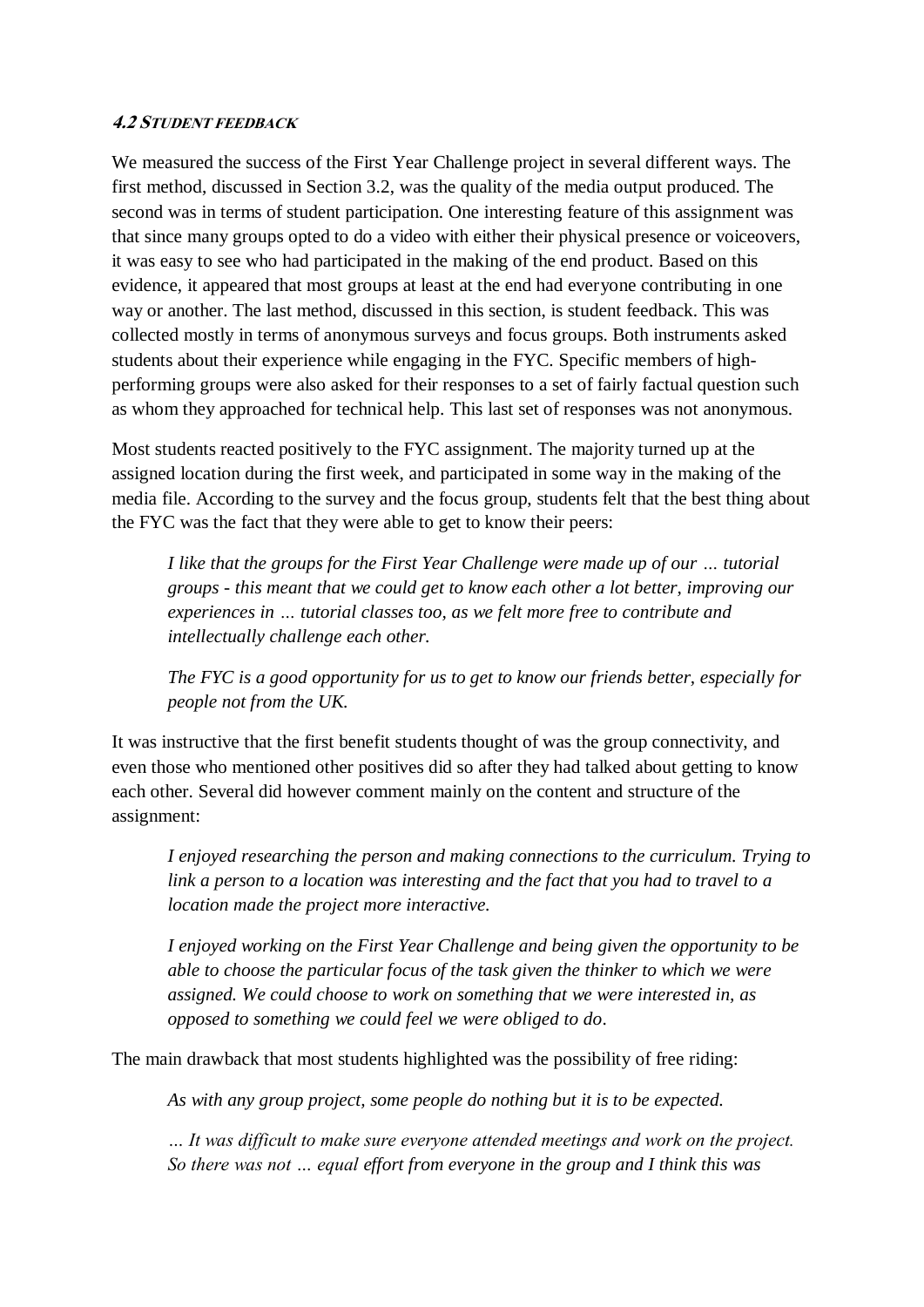*because the project didn't count towards our final grade and we weren't told what the prize for this project was.*

A few people also commented on the fact that the assignment could have been completed with a tighter deadline, and it might, in fact, have been easier to keep group members engaged in a shorter timeframe.

*I think the deadline could've been earlier - the entire could've been done in 2 weeks. We just left it to the final few days.*

*The project itself doesn't take too long to finish, but because you gave us so long to do it and there isn't even a real reward/consequence, most people didn't bother. Having a time pressured deadline and a more tangible reward would have been better.*

Overall student feedback signals that the project was positively received and that students understood the aims of the project but that there may be scope for some mostly minor improvements.

## **SECTION 5: ADAPTING THE FYC TO OTHER CONTEXTS**

Because the structure of the FYC is fairly flexible and the theme fairly broad, we think that it can be adapted easily to many contexts quite different from our original one. In this section, we suggest ways to do so. It is worthwhile noting that this project could potentially be applied to fields other than economics, as well as to higher levels of economics courses (such as field courses) or at the school level. The three main elements of the FYC that we think are essential are (1) the collaborative aspect which facilitates group work skills important at later stages in students' careers, (2) the multimedia format which encourages non-linear thinking, and (3) the starting point at an early stage of the term, before students are set in their ways of thinking about the subject or are too influenced by the lecturer's or the textbook's views.. Keeping these elements in mind, we discuss below how the FYC can be adapted to different contexts

## *5.1.* **<sup>T</sup>HE CHALLENGE IN A NON-METROPOLITAN CONTEXT**

The most obvious question is probably about how to find relevant locations in a setting that is not a global metropolis with a prominent place in the history of intellectual thought. If one sticks with the assigned text and the general theme of "Capitalism, growth and inequality", it is quite straightforward to extend it to a typical university campus. For example, possible locations could include the business school (the finance department could lend itself to a project on the role of global capital in the rise of the present economic system), the art department (students could look at the market for art in a capitalist system versus a precapitalist system) and the sports field (a potential question could address how the capitalist system has facilitated the rise of superstars and therefore inequality). Other departments like the medical school (especially the epidemiology department, useful in studying the role of the eradication of disease in the rise of capitalism), the sociology department (how do other social sciences study inequality) or the English department (how does the media or literature view inequality) are also excellent potential locations for FYC-style projects. In addition to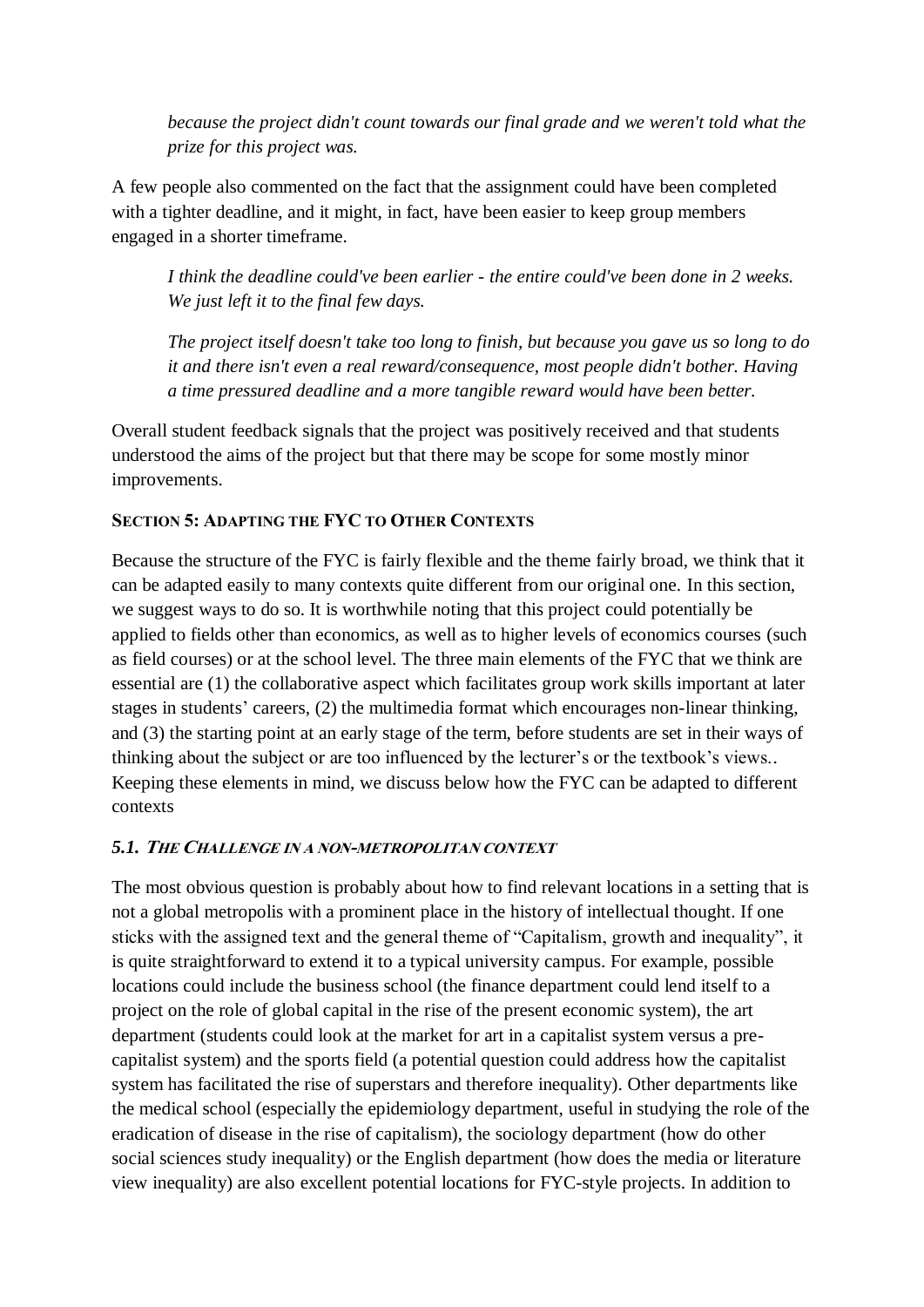this, locations like campus stores, banks, local schools, recreation grounds, and the post office can all be used as examples of institutions that play an important role in an economic system. For our context, we used a biological sciences building (conveniently named after Charles Darwin) as one of our locations. The 2015-16 version of our FYC uses a local post office, a state school, a trade union office and a chain grocery store as assigned locations.

## *5.2* **<sup>T</sup>HE CHALLENGE FOR OTHER MORE STANDARD INTRODUCTORY ECONOMICS COURSES**

Applying this assignment to a standard introductory economics book is straightforward. Many "Introduction to Economics" textbooks start with a section or a chapter on "What is Economics". This is an ideal topic for a project similar to ours, as it is both broad enough for students to define their project in their own way, but also closely linked to the curriculum. We found that, throughout the first year, many of our students struggled with the question of what was and wasn't economics. Those who had studied economics at school were quick to label some of our material as history or sociology or political science. This provided an ideal opportunity to reiterate two points – first, that economics is one among many social sciences, and second that what distinguishes economics from other social sciences are the methods used rather than the topics. A lecturer could easily use some of the university locations listed above to facilitate this project. Other locations might include a local shop, a large chain store, a government office, a non-profit organization, or a school.

## *5.3* **<sup>T</sup>HE CHALLENGE AND FIELD COURSES IN ECONOMICS**

We feel that this project works best for introducing a subject. The FYC could be easily adapted to an introduction to any particular field. For example, a course on labour economics could ask students to do the assignment on different kinds of labour markets around them. These could include a standard job market, perhaps with an assigned location at a local recruiting centre or a newspaper office, a spot labour market e.g. for seasonal fruit pickers, a public sector labour market with an assigned location at a municipal office, and so on. Similarly, a course on international trade could assign a FYC assignment based on the theme of globalization with locations including a multinational company's offices, an immigrant cultural centre, a local grocery store which stocks products from around the world, as well as university departments such as finance, international relations or politics. The basic structure of this assignment could possibly also be used as a starting point for a more advanced research project, e.g. on the effects and reactions to a recent trade agreement. Some of our students surveyed public opinion on inequality and the welfare state; this would be an excellent way to do a FYC-style project about any applied economic topic.

## *5.4* **<sup>T</sup>HE CHALLENGE OUTSIDE ECONOMICS**

From the discussion above, it is clear that it is a fairly straightforward task to extend the FYC to subjects other than economics. An engineering project for example, could be based on a set of buildings and their role in the history or future of engineering. An English literature project could be based on locations that have a link to different authors or different styles of literature. A political science project could be based on different institutions such as a government department, a local council, public roadworks and so on. In some sense, the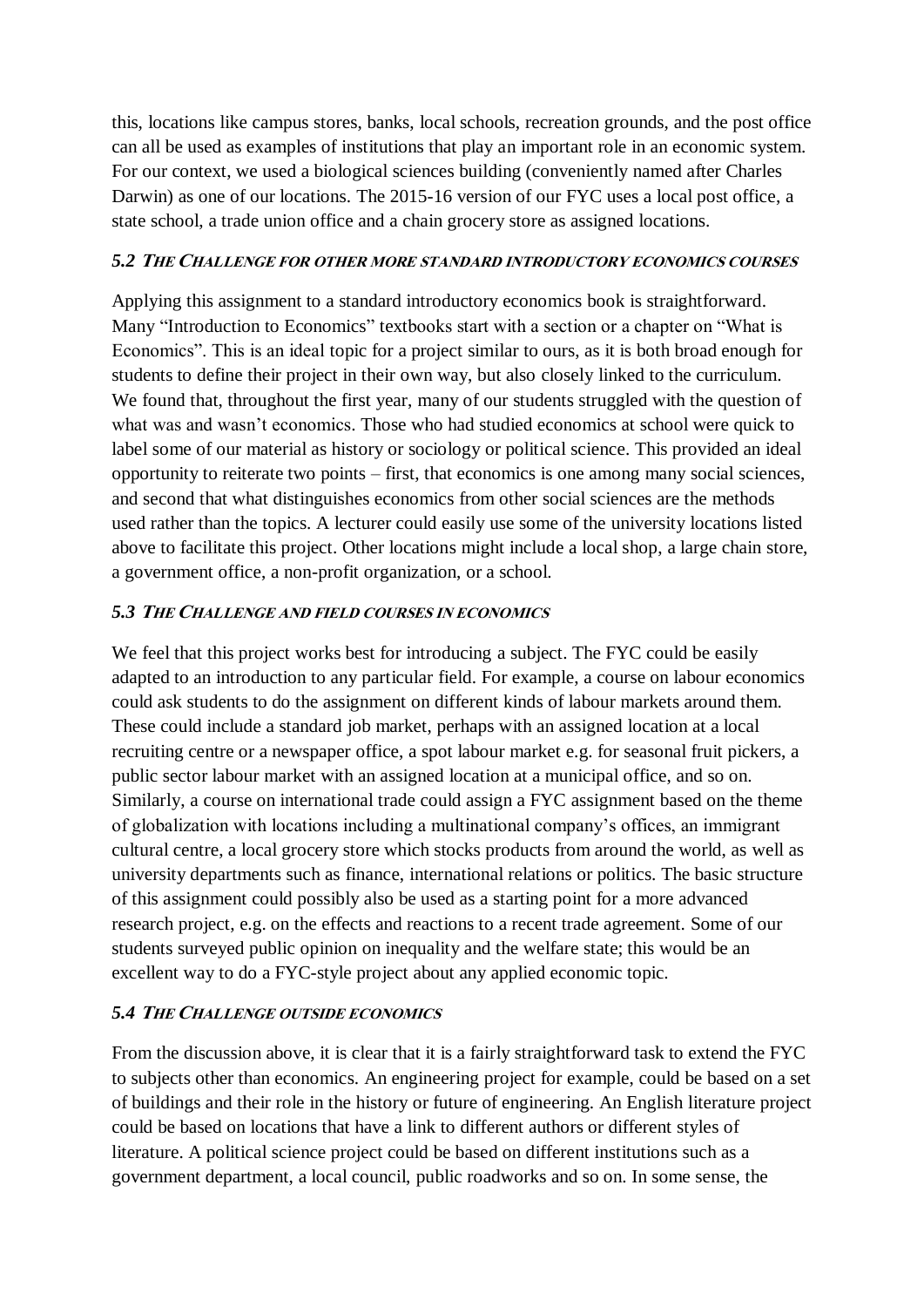innovativeness of the FYC is in the fact that different forms of assessment are used less in economics compared to other fields, so this assignment should actually be quite familiar to those outside economics.

### *5.5* **<sup>T</sup>HE THREE KEY ELEMENTS OF THE CHALLENGE**

We feel that there are three essential elements of the FYC, around which the assignment can be moulded depending on the context. The first is that the research is done in groups. This is essential to the raison d'etre of the assignment – that it encourages peer conversations and learning in an ever more connected world – and it eases novices into academic research. The second essential element is the requirement for a multimedia output. We feel that allowing students to do a traditional written essay or a slide presentation restricts the scope of the project. These are formats that they will typically use in the rest of the course and may have been using in the past. The FYC enables students to think outside the box not just in terms of content but also in terms of formats and hence encourages creativity. This includes using non-text based sources or using text-based sources in a different way. We believe that allowing a traditional format for the research output would have a negative knock-on effect on the content as well. Finally, we feel that starting the project (but not necessarily completing it) at the very beginning of a course enables students to think outside the box and not try to map their research onto the course texts or lectures exactly. The course leader may ask students to reflect on (or go back and edit) their research output once the relevant topics have been covered in class. As long as the basic project begins at the start of the course, this still allows students to approach the topic with an open mind. Within these constraints, we think that the FYC can be adapted to many different contexts, but it may work best as an introduction to a field.

### **SECTION 6: CONCLUSION**

The FYC project was conceived as a way to introduce students to economics through research rather than lectures and textbooks as is usually done. It was also meant to facilitate peer learning and collaborative work. Overall, we felt that the quality of the FYC output produced by our students was quite good and that the students had learnt both new material and so-called "soft" skills from the assignment. We also felt that the group atmosphere in the tutorials throughout the rest of the academic year was enhanced as a result of the FYC. As such, we think that this assignment could be adapted to teaching economics in other contexts, as well as to teaching (especially introductory material) in other fields. However, it was clear that the group aspect of the assignment could be further strengthened. In this section, we describe the changes proposed for the next iteration of the Challenge in its original setting.

Many students felt that the timeline for completion was too long. Not only did they mention that most of the work had been done over just a few days, they also suggested that a tighter timeline might have helped to focus group members' attention which could have increased the quality of the contribution. We felt that starting the FYC before the first week of classes was a good idea as it helped students build connections right away. As the theme of the assignment was the first chapter of the introductory text, we wanted to let the students have a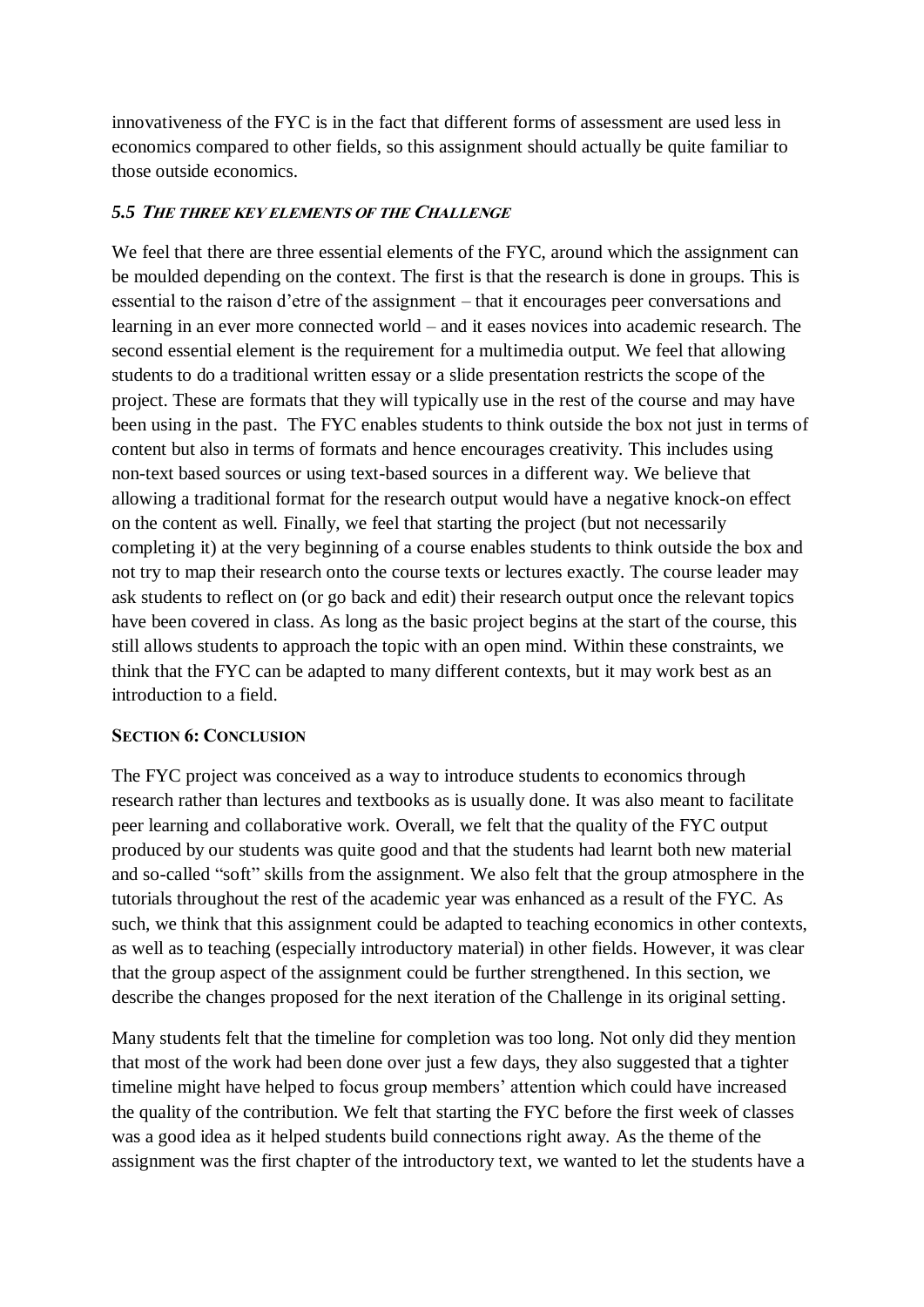chance to see the material discussed in the lecture (during the first week of classes). This implies that we could shorten the timeline to 2-3 weeks rather than 5 weeks. An advantage of this shorter timeline might be that students are less likely to get distracted as they are introduced to more and more aspects of university life as the term wears on.

The other main shortcoming pointed out by students was the usual free-ridership problem. In other group projects, we have found that having a designated group leader (selected either by the lecturer or organically by the group) helps mitigate this problem. Another possible solution is to break down the assignment into smaller tasks which could be completed by selected individuals. This of course risks the group activity becoming just a collection of individual activities. In several other instances we noticed the importance of training students how to effectively work in groups. Letting students discuss the assignment during contact hours may help to draw attention to the work being done and encourages potential free riders to take responsibility. This kind of directed discussion (facilitated by the tutor or the lecturer) could also help address the previous point, that is, it could help in creating synergies between the individually assigned tasks so that the whole of the group project ends up being more than just the sum of the individual parts. This approach however, implies a strain on limited contact hours. One way around this might be to use the FYC output (e.g. of previous years) to cover the introductory material in the lecture. For our context, a large chunk of the chapter on which the FYC was based could be discussed in the lecture using past year's media contributions.

Finally, students noted that the assignment's link to the curriculum was not strong enough. This is perhaps a comment on how the students perceived the text – that the first chapter does not link very closely to the rest of the book. It may also be a reflection of the fact that students have a fairly rigid idea about what constitutes economics. Several students mentioned that it was interesting to learn about the history of economics at the start of the year when they were not as consumed by their curricular work as they might otherwise be. Others complained that their assigned thinker did not have much to do with economics. Using previous years' FYC output to discuss the chapter might be a good way of addressing this problem as well. A reflective exercise – e.g. asking students to write a sentence about how their project relates to the textbook definition of economics, once at the start of the project and again after completion – may also help to make this link. Such an exercise is also a perfect opportunity to reiterate the breadth of study that economics spans.

In conclusion, we think that the FYC is a very good way to highlight the importance of research-based university education and to encourage independent thinking in a large cohort. This may be used as a prelude to more involved research for example in term papers or theses, but it could also be used in a context where extended research projects are not possible. The FYC is also a way to model academic collaboration among students, and as such, acts as an introduction to a skill that is highly valued in many different kinds of work contexts.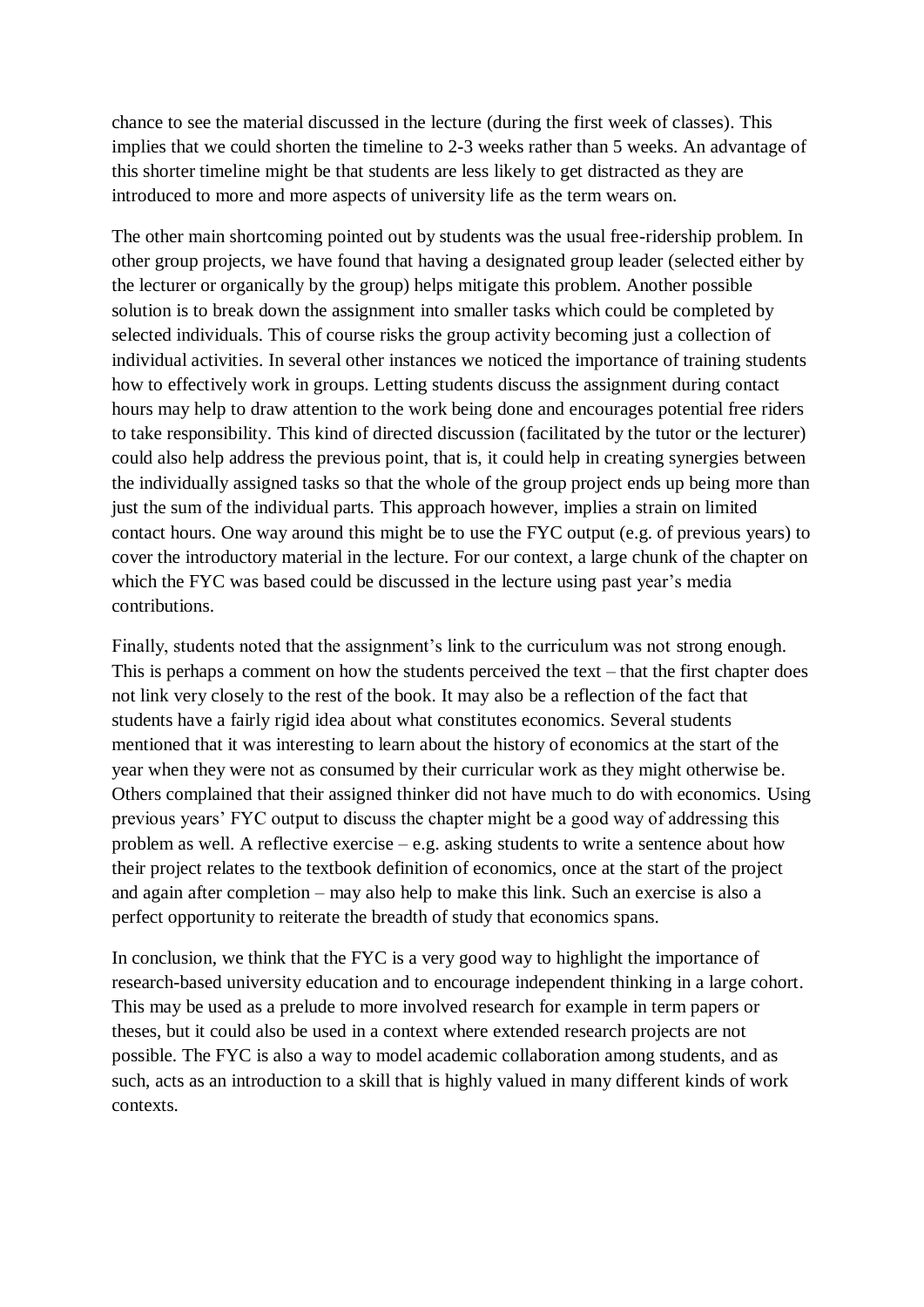### **REFERENCES**

[Bauer,](http://muse.jhu.edu/results?section1=author&search1=Karen%20W.%20Bauer) Karen W. and [Joan S. Bennett](http://muse.jhu.edu/results?section1=author&search1=Joan%20S.%20Bennett) , "Alumni Perceptions Used to Assess Undergraduate Research Experience". *[The Journal of Higher Education](http://muse.jhu.edu/journals/journal_of_higher_education)*, Vol. 74, No. [2, March/April 2003:](http://muse.jhu.edu/journals/journal_of_higher_education/toc/jhe74.2.html) pp. 210-23

Gregerman, Sandra R., Jennifer S. Lerner, William von Hippel, John Jonides and Biren A. Nagda. "Undergraduate Student-Faculty Research Partnerships Affect Student Retention." *The Review of Higher Education*, 22.1 (1998): 55-72.

Healey, Mick, and Alan Jenkins. *Developing undergraduate research and inquiry*. York: Higher Education Academy, 2009.

Michaelsen, Larry K., Michael Sweet, and Dean X. Parmelee, eds. *Team-Based Learning: Small Group Learning's Next Big Step: New Directions for Teaching and Learning, Number 116*. Vol. 103. John Wiley & Sons, 2011.

Russell, Susan H., Mary P. Hancock, James McCullough, "Benefits of Undergraduate Research Experiences", *Science*, 27 (April 2007): Vol. 316.

Springer, Leonard, Mary Elizabeth Stanne, and Samuel S. Donovan. "Effects of small-group learning on undergraduates in science, mathematics, engineering, and technology: A metaanalysis." *Review of educational research* 69.1 (1999): 21-51.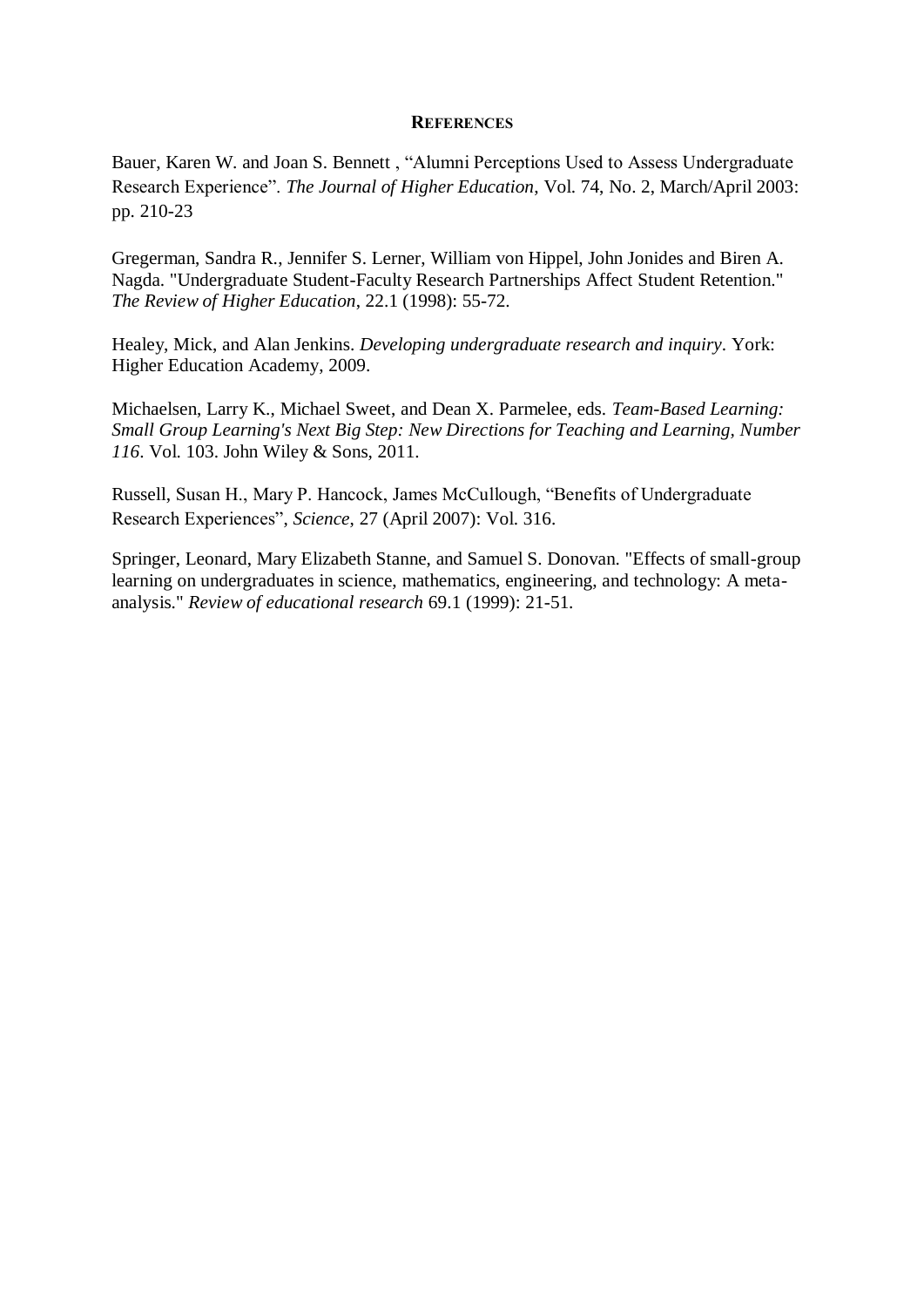#### **APPENDIX: THE FIRST YEAR CHALLENGE NOTES**

### **F I R S T Y E A R C H A L L E N G E**

Dear First-Year-Student,

Welcome to XXX and congratulations on your choice to study economics with us. We want you to dive into this exciting subject straight away and have prepared a little group challenge for you. So let's not waste any time and get started!

You have each been assigned to a PERSONAL TUTOR GROUP (5-10 students per group). A group meeting with your personal tutor has already been scheduled for induction week (You should have received this information via email - make sure you come to your group meetings, as they are compulsory!). You have also already been assigned to **tutorial group for your ECONXXX** module and mostly, two personal tutor groups form one EconXXX tutorial group. Don't worry if you do not know your tutorial group yet, for the first year challenge it is enough **to know the name of your personal tutor**.

The first year challenge is a group project which forms part of your Introduction to Economics module (EconXXX). We ask students to **collaborate and create TWO short videos or podcasts** within their ECONXXX tutorial group. You should start the project during induction week and continue working on it during the first four weeks of term 1. You will upload your final contribution just before reading week onto the Econ1001 Moodle Page. The winning group will then be announced in one of your Econ1001 lectures. The best contributions will also be featured in an economics undergraduate conference in April 2015.

#### **Project description:**

Students will collaborate in their ECONXXX tutorial groups to create TWO short videos or podcasts. This media contributions should be no longer than 3 minutes and focus on a **topic, which relates to** this year's first year challenge theme, to your group meeting point as well as to any part of Unit 1 of your 1001 textbook.

You can access this **FREE E-BOOK** by registering on this website: [www.core-econ.org.](http://www.core-econ.org/) The e-book is on *the Inkling platform* and can only be accessed using Google Chrome. Best to register straight away! This is your main EconXXX course book and you will need access to it from induction week onwards.

Students from one tutorial group should **form two roughly equal sized sub-groups**. The subgroups work on the same topic but should focus on a slightly different angle. It is up to you if both groups create a video or a podcast of if your group output is one video and one podcast. How you split your group is up to you!

**This year's theme is:** *"London – A city of social commentators and thinkers"*

**Group Meeting Point:** On Monday 22 September (during induction week) you will meet up with the other members of your Tutorial Group. We have assigned a unique meeting point to each group. All meeting points are listed at the end of this document and are linked to the **name of your personal tutor**. Check who your personal tutor is and find out where you will meet the other group members.

You should **go to your meeting point** straight after your 'First Year Induction Session (which ends at around 5pm). So we would expect all group members to be at their meeting point by 5:30pm. Stay at your meeting point till after 5:30pm to make sure you meet all your group members. Note: Your personal tutor will NOT be at the meeting point, but you will meet her or him during induction week

If you are a **joint degree or BASC student**, you will not have been to the Economics Induction Session, but you should also make sure you meet with your fellow group members on Monday 22 September at 5:30pm at your assigned meeting point.

**Once you are at your meeting point** look out for other students from your group. Each group has about 10-15 students and usually comprises students from **two** personal tutors. The group will be working together on the project, so you should exchange names, emails and phone numbers to make it easy to contact each other. Also make a note which students are assigned to which personal tutor and bring a list to your personal tutor meeting. This way you can identify whoever was missing on the 22<sup>nd</sup> September. The whole group will meet again in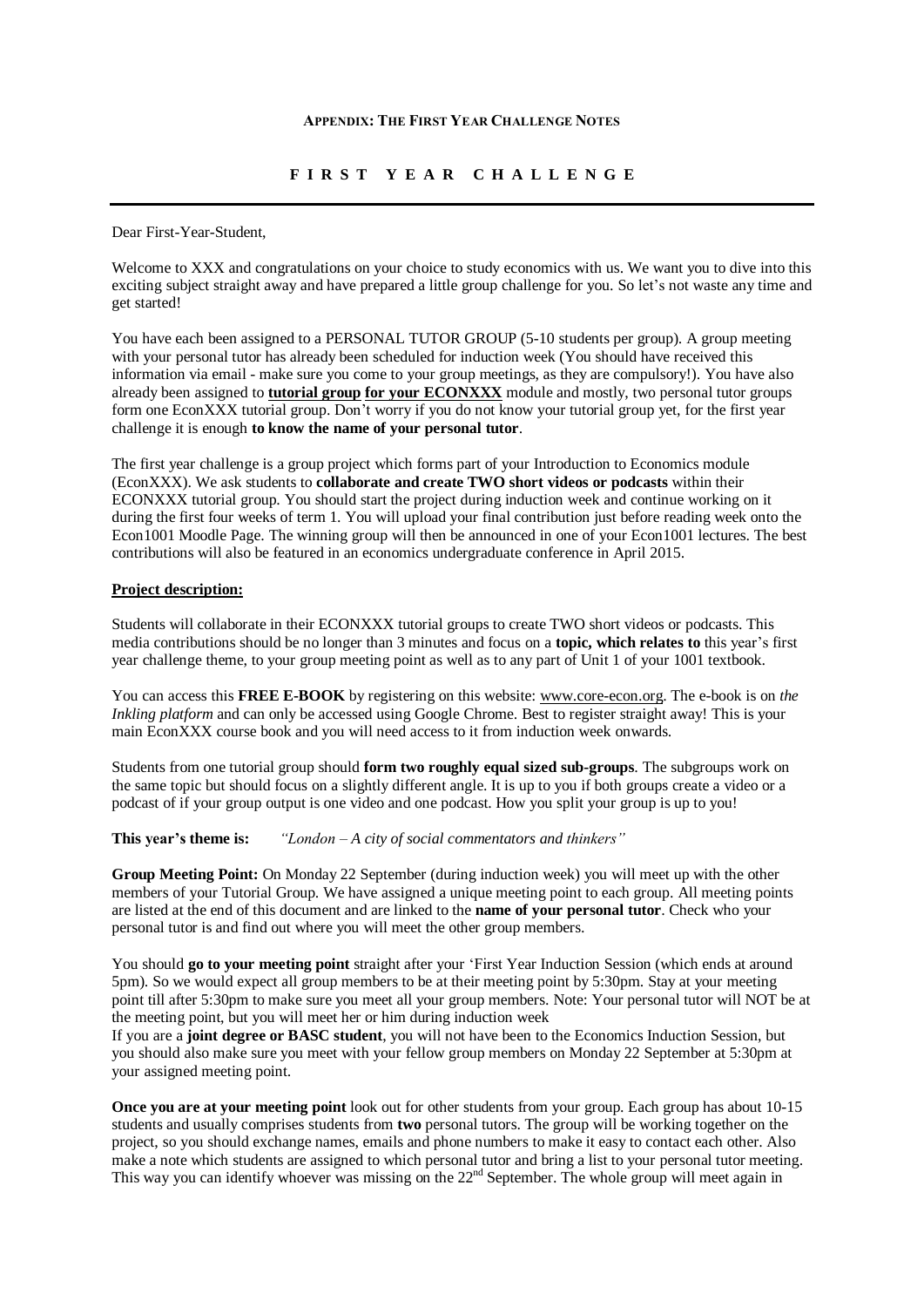your first week of lectures for your first ECONXXX tutorial. Check your timetable where and when you meet. Use the time at your meeting point to brainstorm for a good topic… You may even want to continue your discussion over a cup of tea or coffee once all group members have arrived?

**Content of your media contribution:** Your meeting point has a connection to a social scientist or thinker with a link to London. We have provided you with a list of people further down in this document. Choose a person, which you think has a connection to your meeting point. Sometimes the connection may be obvious, but sometimes you have to do some additional research. It could also be that more than one thinker fits to your meeting point. In this case it is up to you to choose. Your video or podcast should relate to this person and his/her ideas as well as to some aspects or the overall theme of unit 1 of your EconXXXX textbook.

**Be creative.** It's up to your group to find an interesting topic, which combines all three aspects (thinker, meeting point, unit 1 of your textbook). Brainstorm a couple of possibilities and decide. Also decide what kind of media file your group would like to create (a video of **max 3 minutes** in one of the standard video files such as .mp4,.avi, .mov,.mpg, .rm or a podcast of **max 3 minutes** in .mp3 format.). **Try to keep your media file below 30MB.**

Decide on a strategy on how and when to work on the project during the week and when to meet up again during induction week and over the course of the term. There are around 15 students in your group and you should make sure that everyone contributes to the project. We would expect some students to be more involved with the technical side of production, others more with the research part of the task, others with the presentation.

#### **Need help with creating media files?** This is a basic tutorial: XXX

Also, distribute the tasks wisely. Some of you may be experienced with creating media files, others will prefer to work on a research task. It's up to you to distribute these tasks as you see fit.

#### **Upload your media contribution on your ECONXXX Moodle Page:**

Your Moodle EconXXX course page includes a link to upload your media contribution. The **deadline** for uploading your file is WEDNESDAY 29 OCTOBER 2014 at 6pm. You may not be able to log onto this page yet but you will gain access once registered during induction week.

#### **Do you have more questions:**

Contact your EconXXX TA or send and email to either XXXX or XXXX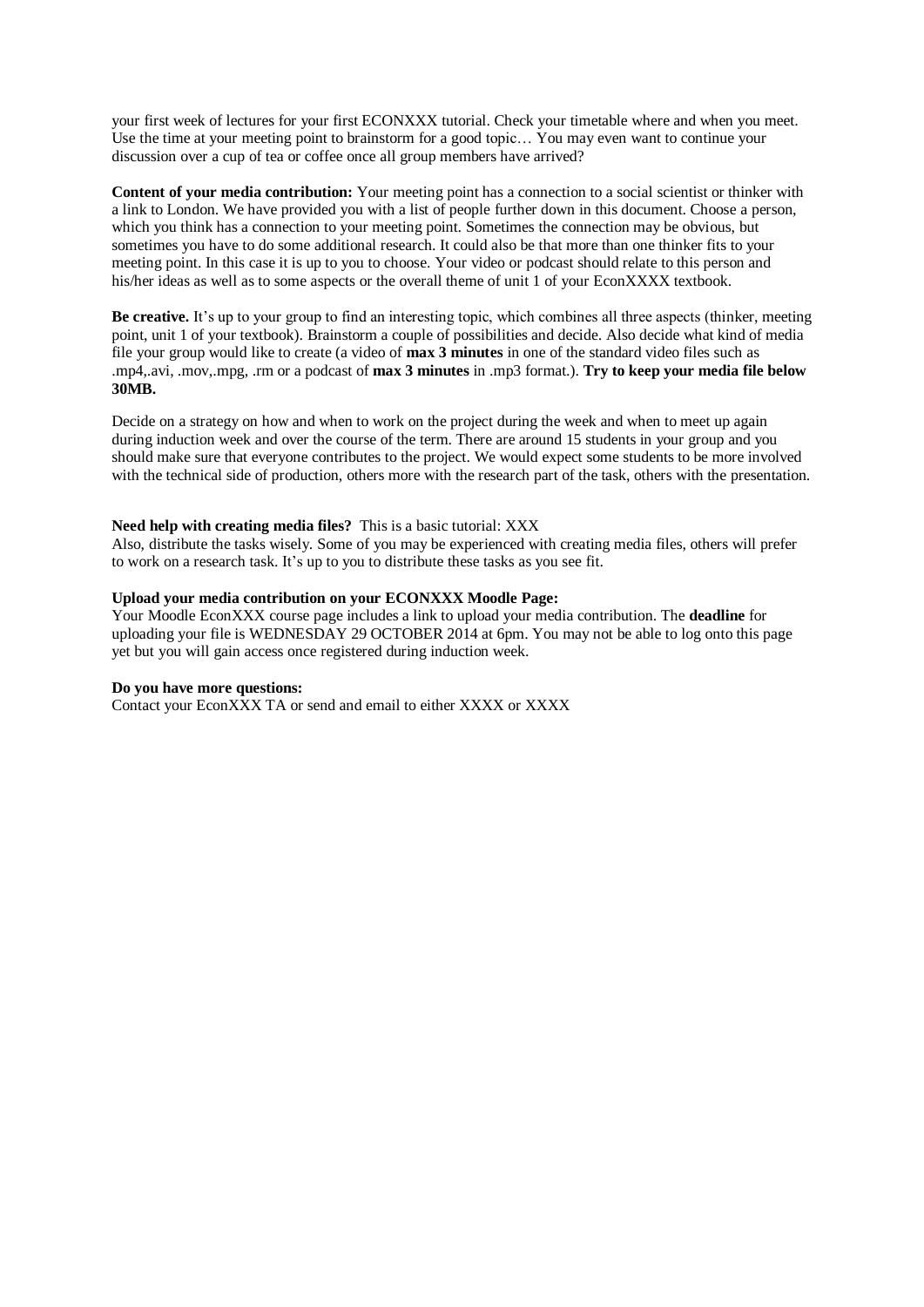### **Timetable for the project**

### **Induction week:**

- Meet your tutorial group on Monday during induction week at your assigned meeting point.
- Meet your tutorial group AND your personal tutor during induction week
- Start discussing the project and distribute tasks to individual team members.
- Read chapter <sup>1</sup> of the textbook.

### **First week of term:**

- Meet your tutorial group during the first week of term (check your timetable) for your first EconXXX tutorial.
- Organise further group meetings (this is your own responsibility!) to work on your project.

### **Week 2-4 of term:**

- Meet with your tutorial group during these weeks to work on your project

### **Week 5 of term:**

- Upload your group project on Moodle. Deadline is Wednesday <sup>29</sup> October XXXX at 6pm.

### **After reading week:**

- Announcement of winning group.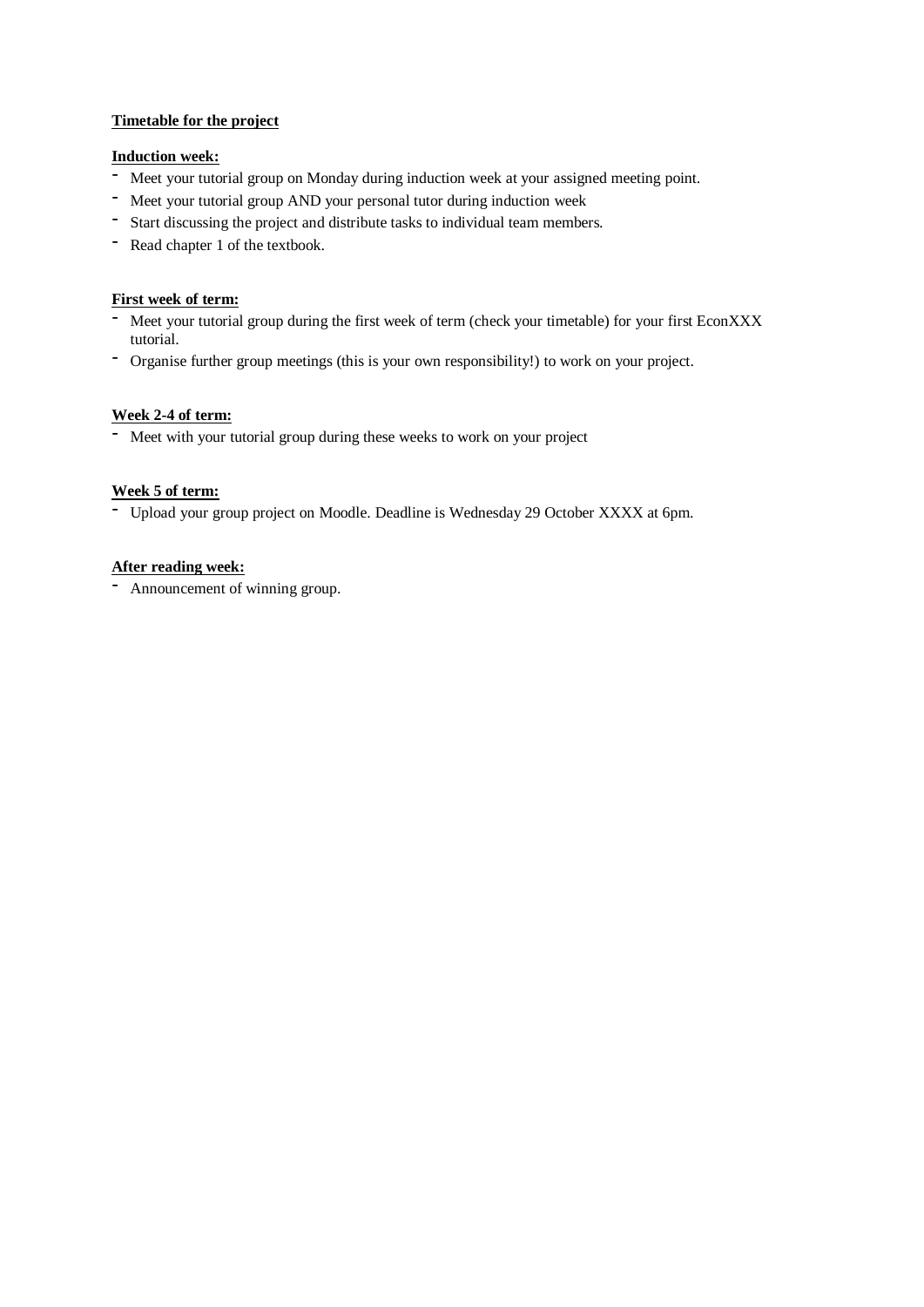#### **London – A city of social commentators and thinkers**

Please find below a list of noted social commentators who are linked with the themes explored in Unit 1 of the CORE text. Each of you will have also received an email indicating a location in central London. Please go to this location on Monday 22 September after your First Year Induction Session, where you will meet up with the rest of your group at around 5:30pm. Your location will have a link to at least one of the thinkers below. The group project involves identifying the thinker/s associated with your location and making a three minute video/podcast focusing on the thinker's contribution to the themes of capitalism, growth and inequality as explored in Unit 1 of your textbook.

Note that some locations might have connections to more than one person on this list, whilst others on this list might be linked to more than one location (Bloomsbury has been a hotbed of intellectual activity!). Your job is to make the most interesting video/podcast you can, given your location, so if there is a connection to more than one person, choose the person you think makes for the most interesting project!

Also note that some locations will have more obvious connections than others. If your location is not one of these, you should view this as an opportunity to be more creative and use all the resources at your disposal to make a connection between your location and someone on this list. If all else fails, remember that Google is your friend!

This is the list of thinkers:

- JM Keynes
- Karl Marx
- David Ricardo
- Jeremy Bentham
- Charles Dickens
- Charles Darwin
- Francis Galton
- Lionel Robbins
- Beatrice and Sidney Webb
- ❖ Francis Edgeworth
- Adam Smith
- MK Gandhi
- Francis Bacon
- ❖ Thomas Coram
- Emmeline Pankhurst
- RH Tawney and William Beveridge
- Karl Pearson
- JS Mill
- ❖ Florence Nightingale
- AC Pigou
- C Babbage
- WS Jevons
- Giuseppe Mazzini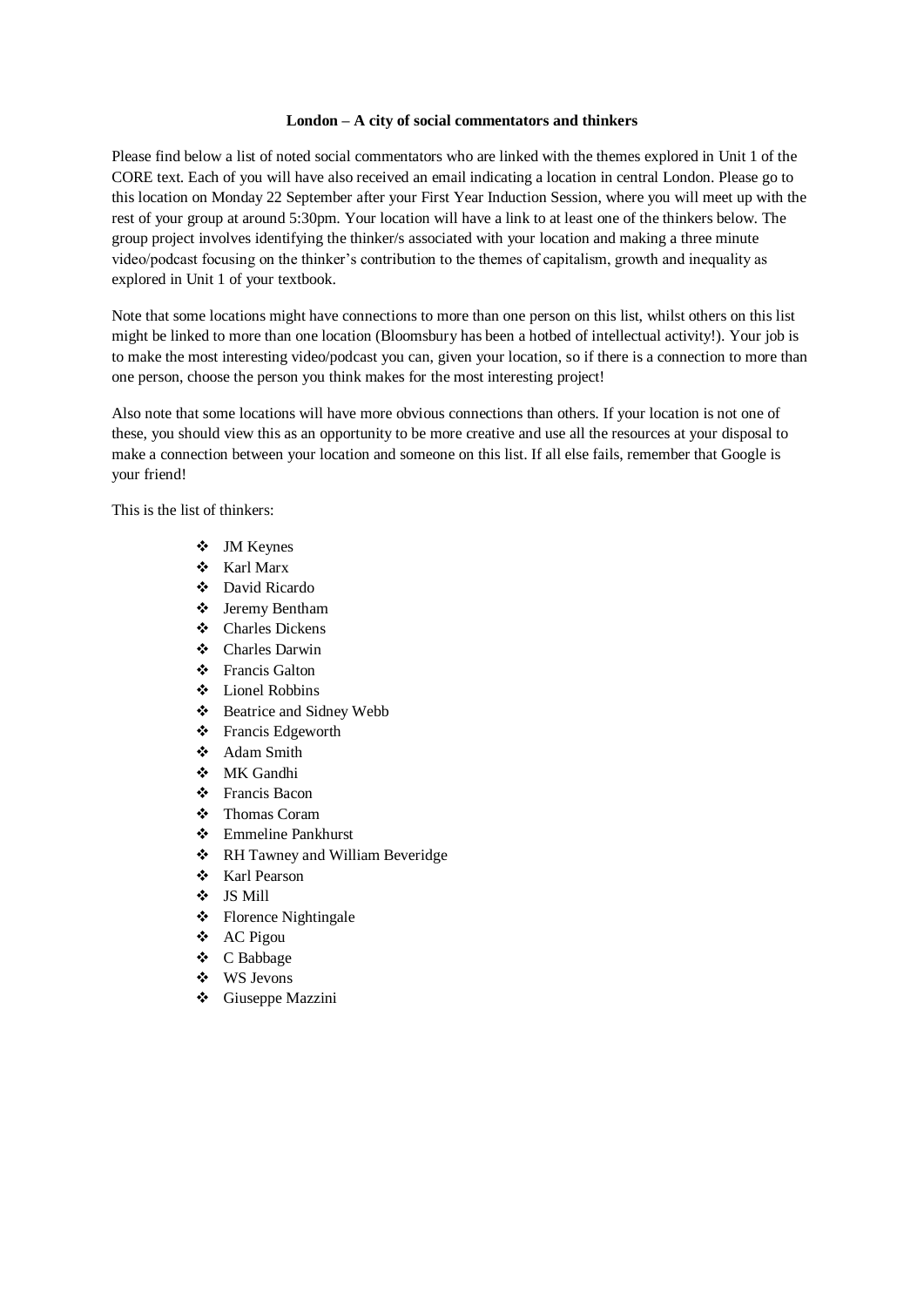#### **FREQUENTLY ASKED QUESTIONS**

- 1. How do I find my group's meeting point? Ans: The table on the last few pages of this document lay out the specifics of each group's meeting point with a **map** and a picture of the location. It might be useful to have a wireless-enabled device (smartphone, tablet etc.) with you in case you get lost.
- 2. Who else will be in my group?

Ans: The others in your groups will be first years just like yourself, and will be have the same Personal Tutor and EconXXXX tutorial group for the coming year. You will meet them at the meeting point on Monday. This is a good opportunity to introduce yourselves (maybe over a cup of coffee!) and exchange **phone numbers or email addresses**, as you will need to work together over the next few weeks.

- 3. Will my Personal Tutor be at the meeting point on Monday? Ans: No! You will meet your Personal Tutor later in the week as indicated in the relevant email.
- 4. I couldn't find the rest of my group, what should I do? Ans: Make sure you are at the right meeting point (each group has a unique meeting point). If you're at the right place, perhaps others are finding it tough to find. So wait for **15-20 minutes** at least, hopefully at least a couple of others will find it. If all else fails, you can liaise with the rest of your group when you meet your Personal Tutor later in the week.
- 5. What is the final output of the project? Ans: A video or a podcast lasting no longer than 3 minutes. You can record this on your phone/laptop/tablet and on any software you choose, but it should be submitted in .mp4,.avi, .mov,.mpg, .rm or .mp3 (podcast) format. The final output does not have to be of professional quality – the **content** is more important!
- 6. How do I make a connection with my assigned location? Ans: This is really up to you and your group. One idea might be to do something like the **Economistsin-Action** videos in the CORE online textbook.
- 7. How can I find out about the thinker associated with my assigned location? Ans: Some locations will have an obvious connection with a specific thinker, but for others, you will have to do a bit of work. It might be handy to have a wireless-enabled device with you, so that you can do a quick bit of **research** to figure out who the most relevant thinker is and also a bit about their work.
- 8. So are we making a video about the life of this thinker? Ans: No! The video/podcast should focus on how this thinker's work links to the themes explored in Unit 1 of the CORE online textbook. For example, if your thinker was Max Lorenz, the obvious connection to Unit 1 is the measurement of inequality. Your project could then focus on how Lorenz's work influenced the study of inequality and the link between capitalism, growth and inequality. Remember that this thinker's arguments may not necessarily be correct, so do try to be **critical** in your analysis
- 9. There is a lot of information about my thinker in the ECONXXX textbook. Do we need to find any more information?

Ans: Yes! This is your chance to do some research and come up with something new and interesting. You should connect your video to **specifics** of the text and/or the lecture, but try to show us how you can extend this. When you do your research, remember that Wikipedia can be a useful starting point,